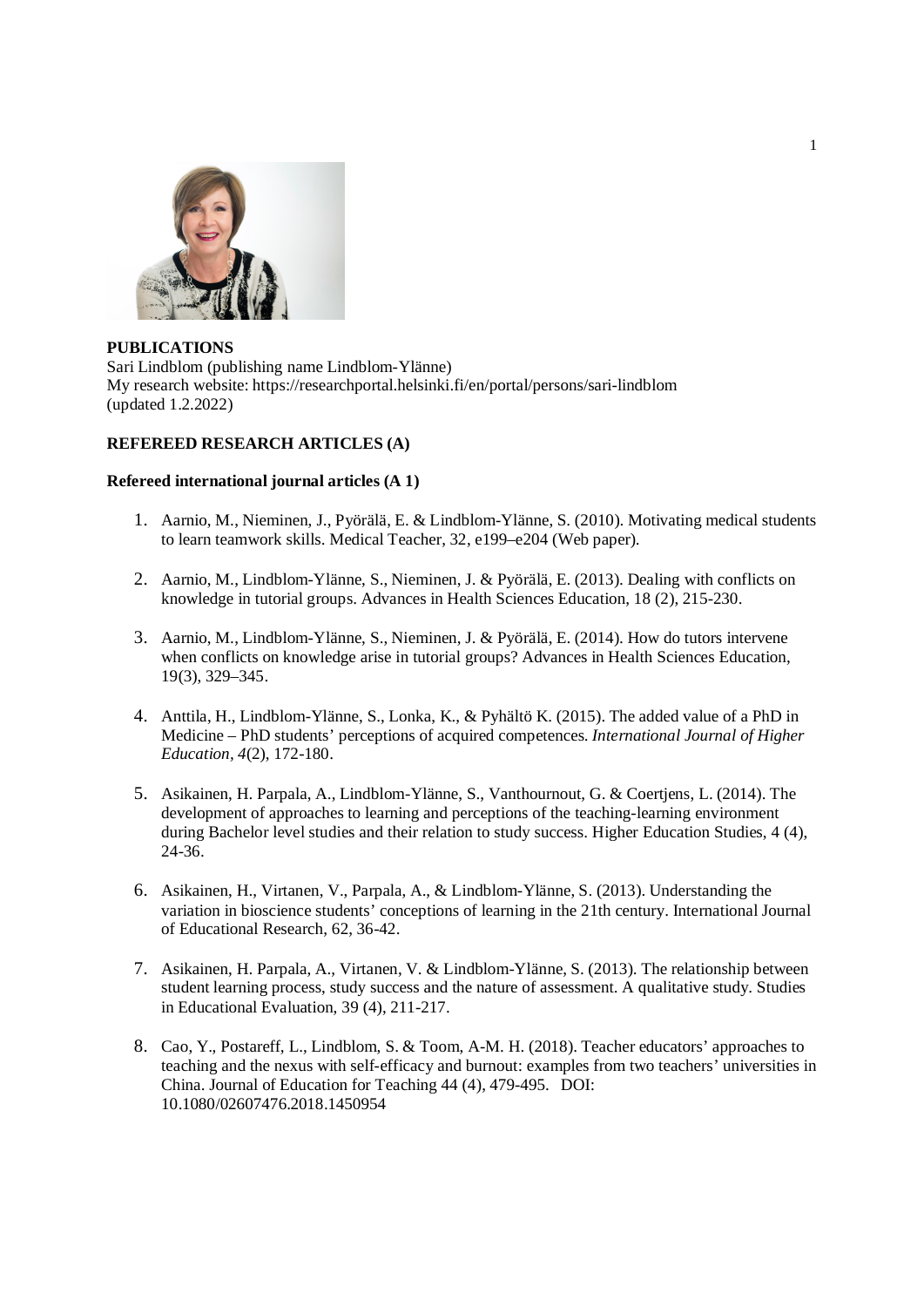- 9. Coertjens, L., Vanthournout, G., Lindblom-Ylänne, S. & Postareff, L. (2016). Understanding individual differences in approaches to learning across courses: A mixed method approach. Learning and Individual Differences, 51, 69-80. DOI 10.1016/j.lindif.2016.07.003.
- 10. Elen, J., Lindblom-Ylänne, S. & Clement, M. (2007). Faculty development in research-intensive universities - The role of academics' conceptions on the relationship between research and teaching. International Journal for Academic Development, 12 (2), 123–139.
- 11. Haarala-Muhonen, A., Lindblom-Ylänne, S. & Ruohoniemi, M. (2013). Successful law students as models for beginner students? Innovations in Education and Teaching International, 50(3),261- 271.
- 12. Haarala-Muhonen, A., Ruohoniemi, M., Katajavuori, N. & Lindblom-Ylänne S. (2011). Comparison of students' perceptions of their teaching-learning environments in three professional academic disciplines – a valuable tool for quality enhancement. Learning Environments Research, 14 (2), 155-169.
- 13. Haarala-Muhonen, A., Ruohoniemi, M. & Lindblom-Ylänne, S. (2011) Factors affecting the study pace of first-year law students - in search of study counselling tools. Studies in Higher Education, 36 (8), 911-922.
- 14. Haarala-Muhonen, A., Ruohoniemi, M., Parpala, A., Komulainen E. & Lindblom-Ylänne S. (2017). How do the different study profiles of first-year students predict their study success, study progress and the completion of degrees? Higher Education, 74 (6), 949-962. doi:10.1007/s10734- 016-0087-8.
- 15. Hailikari, T., Katajavuori, N. & Lindblom-Ylänne, S. (2008). The relevance of prior knowledge in learning and instructional design. American Journal of Pharmaceutical Education, 72(5), article 113 (8 pages).
- 16. Hailikari, T., Nevgi, A. & Lindblom-Ylänne, S. (2007). Exploring alternative ways of assessing prior knowledge, its components and their relation to learning outcomes. A mathematics-based case study. Studies in Educational Evaluation, 33 (3-4), 320-337.
- 17. Hailikari, T., Sund, R., Haarala-Muhonen, A. & Lindblom-Ylänne, S. (in press). Using individual study profiles of first-year students in two different disciplines to predict graduation time. Studies in Higher Education.
- 18. Hyytinen, H., Holma, K., Toom, A., Shavelson, R. & Lindblom-Ylänne, S. (2014). The complex relationship between students' critical thinking and epistemological beliefs in the context of problem solving. Frontline Learning Research, 6, 1-15.
- 19. Hyytinen, H., Löfström, E., & Lindblom-Ylänne, S. (2016). Challenges in argumentation and paraphrasing among beginning students in educational sciences. Scandinavian Journal of Educational Research, DOI: 10.1080/00313831.2016.1147072.
- 20. Hyytinen, H., Nissinen, K., Ursin, J., Toom. A., & Lindblom-Ylänne, S. (2015). Problematising the equivalence of the test results of performance-based critical thinking tests for undergraduate students. Studies in Educational Evaluation 44 (3), 1-8.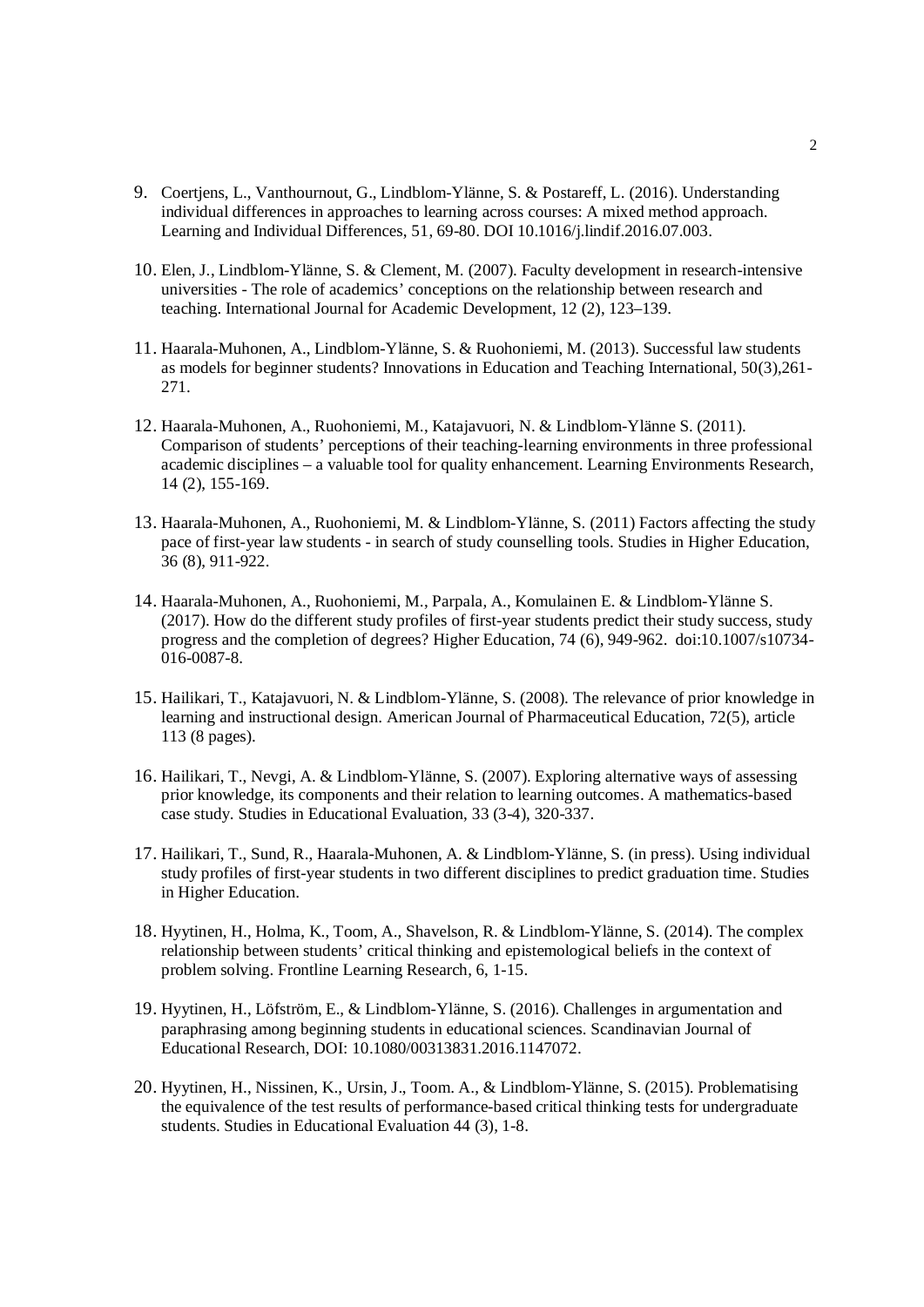- 21. Kaartinen-Koutaniemi, M. & Lindblom-Ylänne, S. (2008). Personal epistemology of psychology, theology and pharmacy students: a comparative study. Studies in Higher Education, 33 (2), 179- 191.
- 22. Kaartinen-Koutaniemi, M. & Lindblom-Ylänne, S. (2012). Personal epistemology of university students: Individual profiles. Educational Research International, vol 2012, Article ID 807645, 8 pages, doi:10.1155/2012/807645.
- 23. Katajavuori, N., Hirvonen, J. & Lindblom-Ylänne, S. (2003). The development of excellence in pharmaceutical knowledge – New curriculum for the B.Sc. (pharmacy) studies. Pharmacy Education, 3, 149-160.
- 24. Katajavuori, N., Lindblom-Ylänne, S. & Hirvonen, J. (2006). The significance of practical training in linking theory with practice. Higher Education, 51 (3), 439-464.
- 25. Katajavuori, N., Lindblom-Ylänne, S. & Hirvonen, J. (2005). Pharmacy mentors' views of practical training. Research in Science Education, 35, 323-345.
- 26. Katajavuori, N., Valtonen, S., Pietilä, K., Pekkonen, O., Lindblom-Ylänne, S. & Airaksinen, M. (2002). Myths behind patient counselling; a study of Finnish community pharmacists. Journal of Social and Administrative Pharmacy, 129-136.
- 27. Lahtinen, V., Lonka, K. & Lindblom-Ylänne, S. (1997). Spontaneous study strategies and the quality of knowledge construction. British Journal of Educational Psychology, 67, 13-24.
- 28. Lindblom-Ylänne, S. (2003). Broadening understanding of the phenomenon of dissonance. Studies in Higher Education, 28, 63-77.
- 29. Lindblom-Ylänne, S. (2004). Raising students' awareness of their approaches to study. Innovations in Education and Teaching International, 41 (4), 405-422.
- 30. Lindblom-Ylänne, S. (2006). Enhancing the quality of teaching in higher education in Finland the case of the University of Helsinki. New Directions for Higher Education, 133, 63-71. Special Issue, Kreber, C. (Ed.): International Policy Perspectives on Improving Learning.
- 31. Lindblom-Ylänne, S., Haarala-Muhonen, A., Postareff, L.& Hailikari, T. (2017). Exploration of individual study paths of successful first-year students: an interview study. European Journal of Psychology of Education, 32, 687-701. DOI: 10.1007/s10212-016-0315-8.
- 32. Lindblom-Ylänne, S. & Hämäläinen, K. (2004). The Bologna declaration as a tool to enhance learning and instruction at the University of Helsinki. International Journal for Academic Development, 9 (2), 151-164.
- 33. Lindblom-Ylänne, S. & Lonka, K (1999). Individual ways of interacting with the learning environment - Are they related to study success? Learning and Instruction, 9, 1-18. (D1, part of the dissertation comprising five international articles)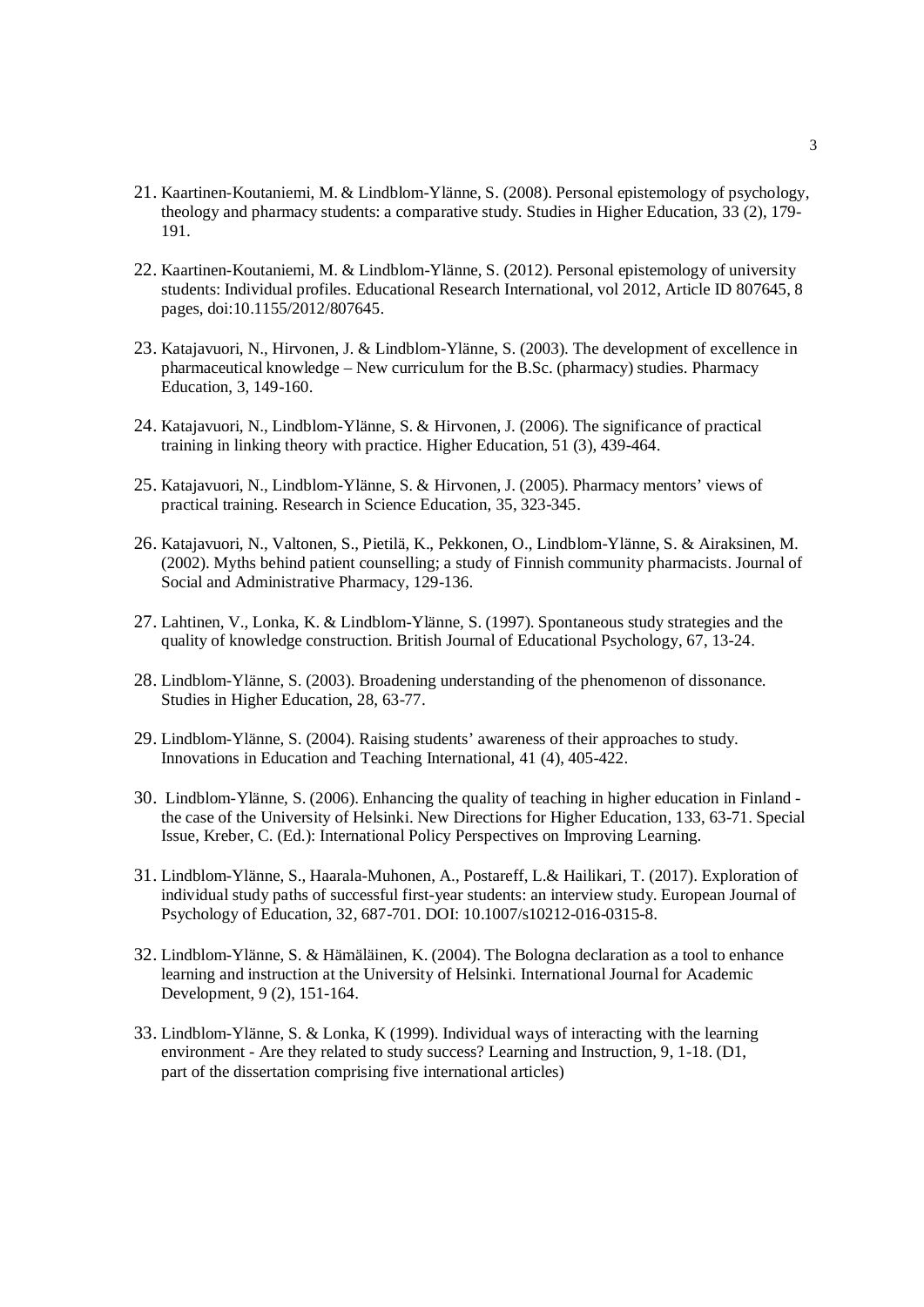- 34. Lindblom-Ylänne, S. & Lonka, K. (2000). Dissonant study orchestrations of high achieving university students. European Journal of Educational Psychology, 15(1), 19-32. (D1, part of the dissertation comprising five international articles)
- 35. Lindblom-Ylänne, S. & Lonka, K. (2000). The interaction between the learning environment and the development of expert learning. Lifelong Learning in Europe, 2/2000, 90-97.
- 36. Lindblom-Ylänne, S. & Lonka, K. (2001). Students' perceptions of assessment practices in a traditional medical curriculum. Advances in Health Science Education, 6, 121-140.
- 37. Lindblom-Ylänne, S., Lonka, K. & Leskinen, E. (1996). Selecting students for medical school: What predicts success during basic science studies? A cognitive approach. Higher Education, 31 (4), 507-527. (D1, part of the dissertation comprising five international articles)
- 38. Lindblom-Ylänne, S., Lonka, K. & Leskinen, E. (1999). On the predictive value of entry-level skills for successful studying in medical school. Higher Education, 37, 239-258. (D1, part of the dissertation comprising five international articles)
- 39. Lindblom-Ylänne, S. & Meyer, J.H.F. (1999). Variation in medical students' approaches to diagnosis – a basis for initiating conceptual change among teachers and students. Medical Education, 33, 334-341. (D1, part of the dissertation comprising five international articles)
- 40. Lindblom-Ylänne, S., Nevgi, A. & Trigwell, K. (2011). Regulation of university teaching. Instructional Science, 39 (4), 483-495.
- 41. Lindblom-Ylänne, S. & Niemi-Kiesiläinen, J. (2003). Success in the examination of procedural law. Retfærd, 26, 59-70.
- 42. Lindblom-Ylänne, S., Parpala, A. & Postareff, L. (2018). What constitutes the surface approach to learning in the light of new empirical evidence? Studies in Higher Education*.* DOI 10.1080/03075079.2018.1482267. Published online 12.6.2018.
- 43. Lindblom-Ylänne, S. & Pihlajamäki, H. (2003). Can a collaborative network environment enhance essay-writing processes? British Journal of Educational Technology, 34, 17-30.
- 44. Lindblom-Ylänne, S., Pihlajamäki, H. & Kotkas, T. (2003). What makes a student group successful? Student-student and student-teacher interaction in a problem-based learning environment. Learning Environments Research, 6, 59-76.
- 45. Lindblom-Ylänne, S., Pihlajamäki, H. & Kotkas, T. (2006). Self, peer and teacher assessment of students' essays. Active Learning in Higher Education, 7(1), 51-62.
- 46. Lindblom-Ylänne, S., Saariaho, E., Inkinen, M., Haarala-Muhonen, A. & Hailikari, T. (2015) Academic procrastination, strategic delay and something betwixt and between: An interview study. Frontline Learning Research, 3(2), 27-42.
- 47. Lindblom-Ylänne, S., Trigwell, K., Nevgi, A. & Ashwin, P. (2006). How approaches to teaching are affected by discipline and teaching context. Studies in Higher Education, 31 (3), 285-298.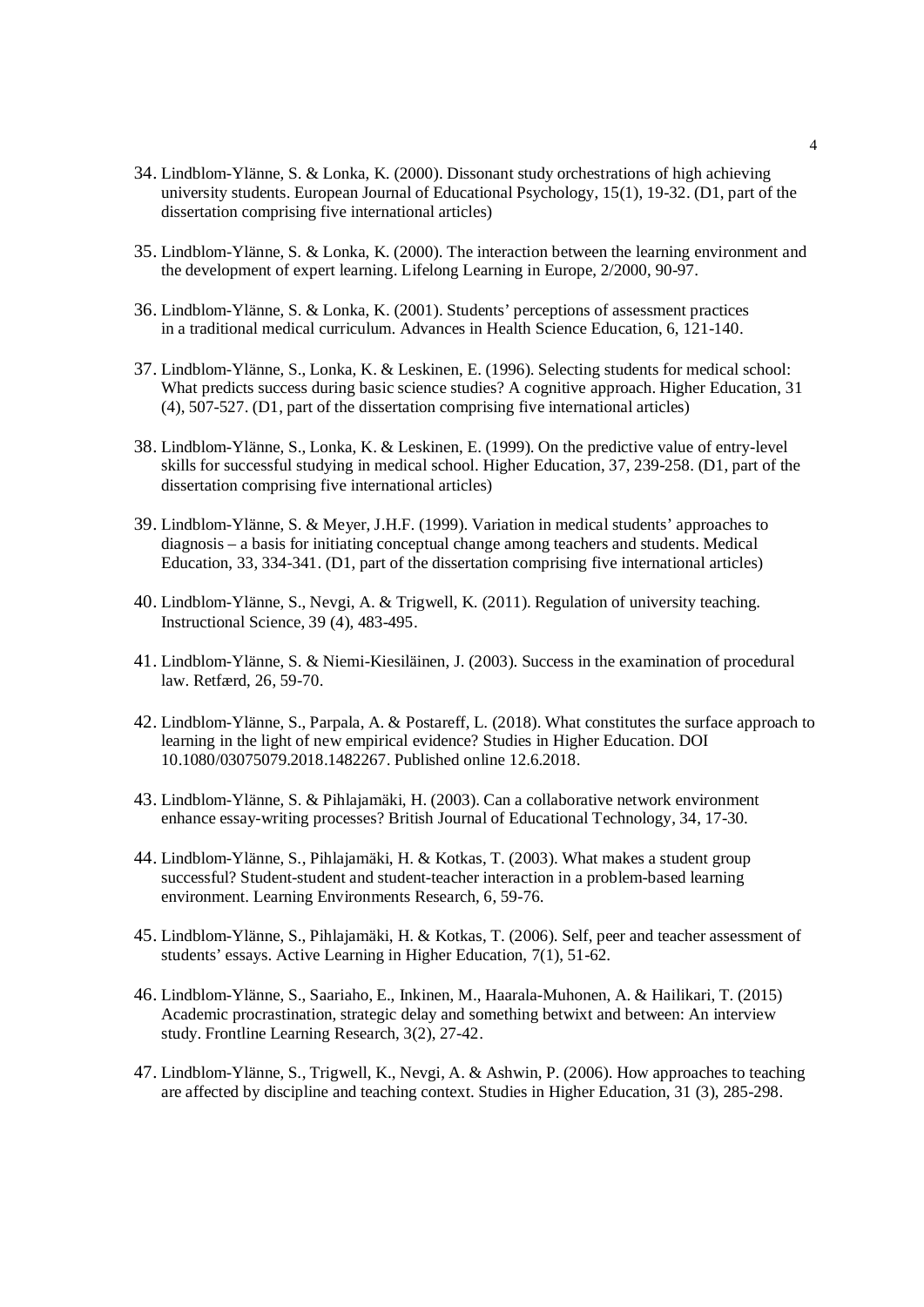- 48. Lonka, K. & Lindblom-Ylänne, S. (1996). Epistemologies, conceptions of learning, and study practices in medicine and psychology. Higher Education, 31 (1), 5-24.
- 49. Lonka, K., Lindblom-Ylänne, S., & Maury, S. (1994). The effect of study strategies on learning from text. Learning and Instruction, 4, 253-270.
- 50. Mendoza, L., Lehtonen, T., Lindblom-Ylänne, S. & Hyytinen, H. (in press). Exploring first-year university students' learning journals: conceptions of second language self-concept and selfefficacy for academic writing, *System* ISSN 0346-251X.
- 51. Mikkonen, J., Heikkilä, A., Ruohoniemi, M. & Lindblom-Ylänne, S. (2009). "I study because I'm interested" University students' explanations for their educational choices. Scandinavian Journal of Educational Research, 53 (3), 229–244.
- 52. Mikkonen, J., Ruohoniemi, M., & Lindblom-Ylänne, S. (2013). The role of individual interest and future goals during the first years of university studies. Studies in Higher Education, 38 (1), 71-86.
- 53. Mälkki, K. & Lindblom-Ylänne, S. (2012). From reflection to action? Barriers and bridges between higher education teachers' thoughts and actions. Studies in Higher Education. 37 (1), 33- 50.
- 54. Nieminen, J., Lindblom-Ylänne, S. & Lonka, K. (2004). The development of study orientations and study success in students of pharmacy. Instructional Science, 32, 387-417.
- 55. Parpala, A., Asikainen, H., Ruohoniemi, M., & Lindblom-Ylänne, S. (2017). The relationship between the development of organised studying and experience of teaching-learning environment in a university context. International Journal of Learning and Change, 9 (2), 170-184.
- 56. Parpala, A. & Lindblom-Ylänne, S. (2007). University teachers' conceptions of good teaching in the units of high-quality education. Studies in Educational Evaluation, 33 (3-4), 355-370.
- 57. Parpala, A. & Lindblom-Ylänne, S. (2012). Using a research instrument for developing quality at the university. Quality in Higher Education, 18 (3), 313-328.
- 58. Parpala, A., Lindblom-Ylänne, S., Komulainen, E., & Entwistle, N. (2013). Assessing students' experiences of the teaching-learning environment and their approaches to learning: Validation of a questionnaire used in different countries and varying contexts. Learning Environments Research, 16(2), 201-215.
- 59. Parpala, A., Lindblom-Ylänne, S., Komulainen, E., Litmanen, T. & Hirsto, L. (2010). Students' approaches to learning and their experiences of the teaching-learning environment in different disciplines. British Journal of Educational Psychology, 80 (2), 269–282.
- 60. Parpala, A. Lindblom-Ylänne, S & Rytkönen, H. (2010). Students' conceptions of good teaching in three different disciplines. Assessment and Evaluation in Higher Education, 36 (5), 549-563.
- 61. Pihlajamäki, H. & Lindblom-Ylänne, S. (2003). Adjusting law teaching to social change: a historical perspective to legal education. Retfærd, 26, 5-19.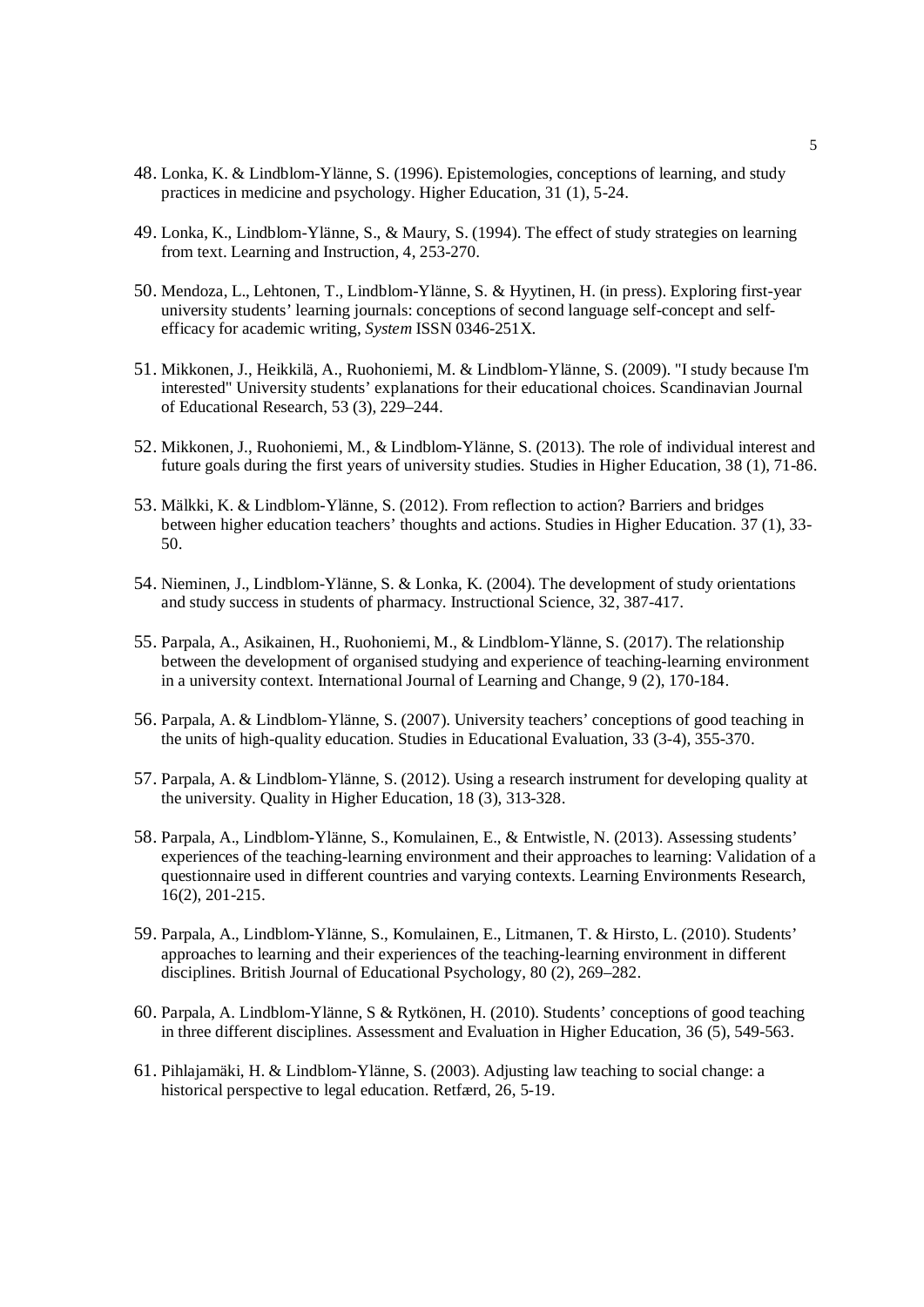- 62. Pohjonen, S. & Lindblom-Ylänne, S. (2002). Challenges for teaching interaction skills for law students. Law Teacher, 36, 294-306.
- 63. Postareff, L., Katajavuori, N., Lindblom-Ylänne, S. & Trigwell, K. (2008). Consonance and dissonance in profiles of university teachers. Studies in Higher Education, Volume 33 (1), 49-61.
- 64. Postareff, L. & Lindblom-Ylänne, S. (2008). Variation in teachers' descriptions of their teaching Broadening the understanding of teaching in higher education. Learning and Instruction, 18 (2), 109-120.
- 65. Postareff, L. & Lindblom-Ylänne, S. (2011). Emotions and confidence within teaching in higher education. Studies in Higher Education, 36 (7), 799-813.
- 66. Postareff, L. & Lindblom-Ylänne, S. (2015). What triggers emotions in university teaching? Ammattikasvatuksen aikakauskirja (Journal of Professional and Vocational Education), 17 (2), 83-96.
- 67. Postareff, L., Lindblom-Ylänne, S. & Nevgi, A. (2007). The effect of pedagogical training on teaching in higher education. Teaching and Teacher Education, 23 (5), 557-571.
- 68. Postareff, L., Lindblom-Ylänne, S. & Nevgi, A. (2008). A follow-up study of the effect of pedagogical training on teaching in higher education. Higher Education, 56 (1), 29-43.
- 69. Postareff, L., Lindblom-Ylänne, S., & Parpala, A. (2014). Explaining university students' strong commitment to understand through individual and contextual elements. Frontline Learning Research 3, 31-49.
- 70. Postareff, L., Mattsson, M., Lindblom-Ylänne, S. & Hailikari, T. (2017). The complex relation between emotions, approaches to learning, study success and study progress during the transition to the university. Higher Education, 73 (3), 442-457.
- 71. Postareff, L., Parpala, A., & Lindblom-Ylänne, S. (2015). Factors contributing to changes in a deep approach to learning in different learning environments. Learning Environments Research, 18, 313-333.
- 72. Postareff, L., Virtanen, V., Katajavuori, N., & Lindblom-Ylänne, S. (2012). Academics' conceptions of assessment and their assessment practices. Studies in Educational Evaluation 38, 3-4, 84-92.
- 73. Pyörälä, E., Hirsto, L., Toom, A., Myyry, L. & Lindblom-Ylänne, S. (2015). Significant networks and meaningful conversations observed in the first-round applications for the Teachers' Academy at a research-intensive university. International Journal for Academic Development, 20(2), 150- 162.
- 74. Ruohoniemi, M. & Lindblom-Ylänne, S. (2009). Student perspectives on factors enhancing and preventing their learning. International Journal for Academic Development, 14 (1), 69–81.
- 75. Ruohoniemi, M., Parpala, A., Lindblom-Ylänne, S. & Katajavuori, N. (2010). Relationships between students' approaches to learning, perceptions of the teaching-learning environment, and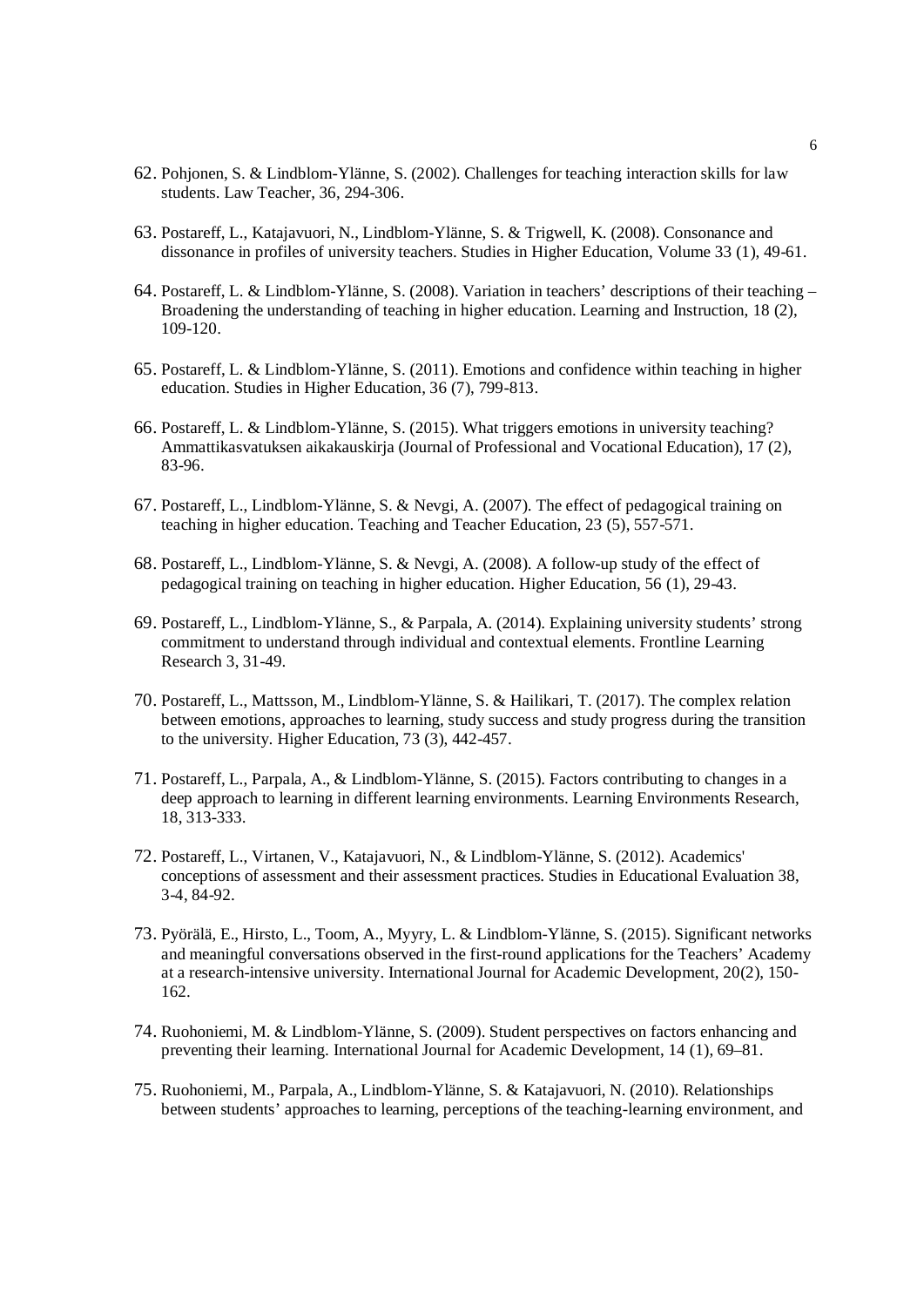study success – a case study of third-year veterinary students. Journal of Veterinary Medical Education, 37 (3), 282-288.

- 76. Rytkönen, H., Parpala, A., Lindblom-Ylänne, S., Virtanen, V. & Postareff, L. (2012). Factors affecting bioscience students' academic achievement. Instructional Science, 4 (29), 241-256.
- 77. Räisänen, M., Postareff, L., & Lindblom-Ylänne, S. (2016). University students' self- and coregulation of learning and processes of understanding: A person-oriented approach. Learning and Individual Differences, 47, 281-288.
- 78. Räisänen, M. , Postareff, L., & Lindblom-Ylänne, S. (2020). Students' experiences of studyrelated exhaustion, regulation of learning, peer learning and peer support during university studies. Published online 23.11.2020. European Journal of Psychology of Education.
- 79. Räisänen, M., Postareff, L., Mattsson, M. & Lindblom-Ylänne, S. (2020). First-year students' use of self-regulation of learning and peer learning and perceived value of peer support. Active Learning in Higher Education 21 (3), 173-188. DOI 10.1177/1469787418798517.
- 80. Sakurai, Y., Pyhältö, K., & Lindblom-Ylänne, S. (2012). Factors affecting international doctoral students' academic engagement, satisfaction, and dropping out. International Journal for Researcher Development, 3 (2), 99-117.
- 81. Sakurai, Y., Parpala, A., Pyhältö, K., & Lindblom-Ylänne, S. (2016). Engagement in learning: a comparison between Asian and European international university students. Compare: A Journal of Comparative and International Education, 46 (1), 24-47.
- 82. Sakurai, Y., Pyhältö, K., & Lindblom-Ylänne, S. (2014). Are Chinese university students more likely to exhibit a surface approach to learning than the other international students in Finland? Journal of Research in International Education (JRIE), 13 (2), 135-148.
- 83. Slotte, V., Lonka, K. & Lindblom-Ylänne, S. (2001). Study-strategy use in learning from text does gender make any difference? Instructional Science, 29, 255-272.
- 84. Svartdal, F., Pfuhl, G., Nordby, K., Foschi, G., Klingsieck, K., Rozental, A., Carlbring, P., Lindblom-Ylänne, S. & Rebkowska, K. (2016). On the measurement of procrastination: Comparing two scales in six European countries. Frontiers in Psychology, section Personality and Social Psychology, 7, Article 1307. DOI 10.3389/fpsyg.2016.01307.
- 85. Toivonen, A., Lindblom-Ylänne, S., Louhiala, P. & Pyörälä, E. (in press). Medical students' reflections on emotions concerning breaking bad news. Patient Education and Counseling.
- 86. Tuononen, T., Parpala, A., Mattsson, M. & Lindblom-Ylänne, S. (2016). Work experience in relation to study pace and thesis grade: Investigating the mediating role of student learning. Higher Education, 72(1), 41-58. DOI 10.1007/s10734-015-9937-z.
- 87. Tuononen, T., Parpala, A. & Lindblom-Ylänne, S. (2019). Graduates' evaluation of usefulness of university education, and early career success – A longitudinal study of the transition to working life. Assessment & Evaluation of Higher Education, 44 (4), 581-595. https://doi.org/10.1080/02602938.2018.1524000.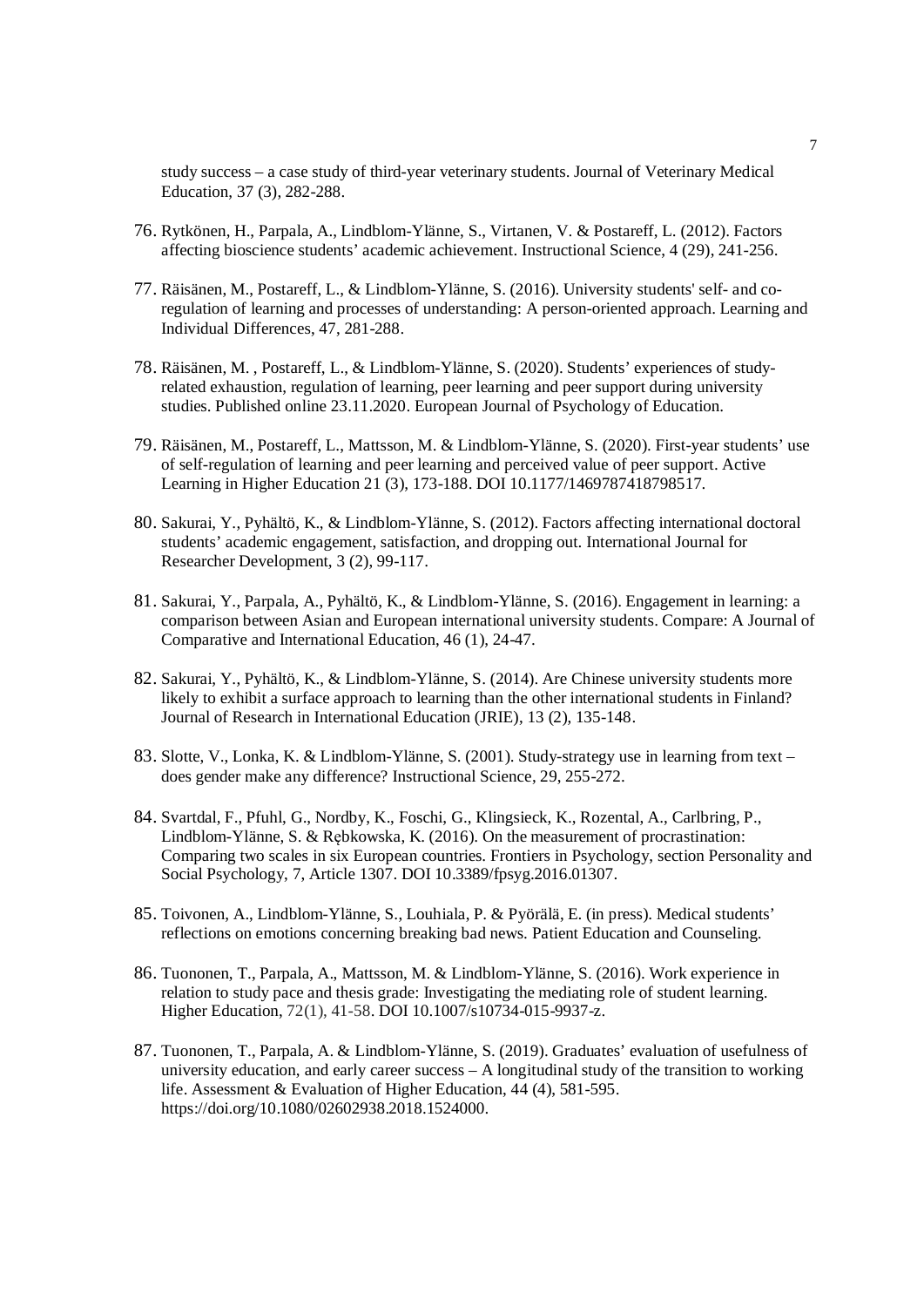- 88. Tuononen, T., Parpala, A. & Lindblom-Ylänne, S. (2019). Complex interrelations between academic competences and students' approaches to learning – A mixed-methods study. Journal of Further and Higher Education. DOI 10.1080/0309877X.2019.1648776.
- 89. Virtanen, V. & Lindblom-Ylänne, S. (2010). University students' and teachers' conceptions of teaching and learning in the biosciences. Instructional Science, 38 (4), 355–370.

#### **Refereed journal articles published in Finnish (A1)**

- 90. Heinonen, E., Selinheimo, S., Pesonen, A., Paunio, T., Lipsanen, J., Melartin, T., Lahti, J., Lindblom-Ylänne, S. & Lindfors, O. (2017). Psykoterapeuttikoulutuksia tutkimalla vaikuttavampaa opetusta ja hoitoa? Duodecim, 133, 1790-1797.
- 91. Katajavuori, N., Hirvonen, J. & Lindblom-Ylänne, S. (2002). Farmaseuttisen asiantuntijuuden kehittyminen – Tietokäsitykset ja oppiminen (The development of pharmaceutical expertise – Learning and conceptions of knowledge. Published in Finnish). Farmaseuttinen aikakauskirja Dosis 2/02, 111-115.
- 92. Katajavuori, N., Pietilä, K., Lindblom-Ylänne, S. & Hirvonen, J. (2002). Farmaseuttisen asiantuntijuuden kehittyminen – Turussa järjestettävä farmasian muuntokoulutus esimerkkinä koulutuksen uudistamisesta (The development of pharmaceutical expertise – New pharmacy curriculum. Published in Finnish). Farmaseuttinen aikakauskirja Dosis, 2/02, 116-124.
- 93. Kuosa, T., Katajavuori, N. & Lindblom-Ylänne, S. (2004). Opiskelijoiden käsityksiä apteekkityössä tarvittavista tiedoista ja taidoista (Students' conceptions of knowledge and skills needed in community pharmacies. Published in Finnish). Farmaseuttinen aikakauskirja Dosis, 3, 181-190.
- 94. Lindblom-Ylänne, S. & Lonka, K. (1996). Opetuksen laadun arviointi (Evaluating the quality of teaching, Published in Finnish). Farmaseuttinen aikakauskirja Dosis 12 (2), 69-74.
- 95. Lindblom-Ylänne, S. & Pohjonen, S. (2001). Vuorovaikutustaidot menestyvän juristin salaisuus? (Interaction skills – a secret of a successful lawyer? Published in Finnish). Oikeus 2/2001, 192-201.
- 96. Lonka, K. & Lindblom-Ylänne, S. (2001). Yliopisto-oppimisen tutkiminen: metodologisia pohdintoja (Researching university learning: methodological considerations. Published in Finnish). Psykologia 1-2/2001, 36-48.
- 97. Nevgi, A., Lindblom-Ylänne, S. & Levander, L. (2009). Tieteenalakohtaiset erot opetuksellisissa lähestymistavoissa (Disciplinary differences in teachers' approaches to teaching. Published in Finnish). Peda Forum 2/2009, 6-15.
- 98. Pihlajamäki, H. & Lindblom-Ylänne, S. (2001). Langdellin ja Deweyn ongelmat: oikeustieteen opetuksen uudet haasteet (The problems of Langdell and Dewey: new challenges of legal education. Published in Finnish). Oikeus 2/2001, 169-183.
- 99. Tuononen, T., Parpala, A., Haarala-Muhonen, A. & Lindblom-Ylänne, S. (2016). Yliopistoopintojen aikainen työssäkäynti: ajanhallinta- ja itsesäätelytaitojen merkitys opintojen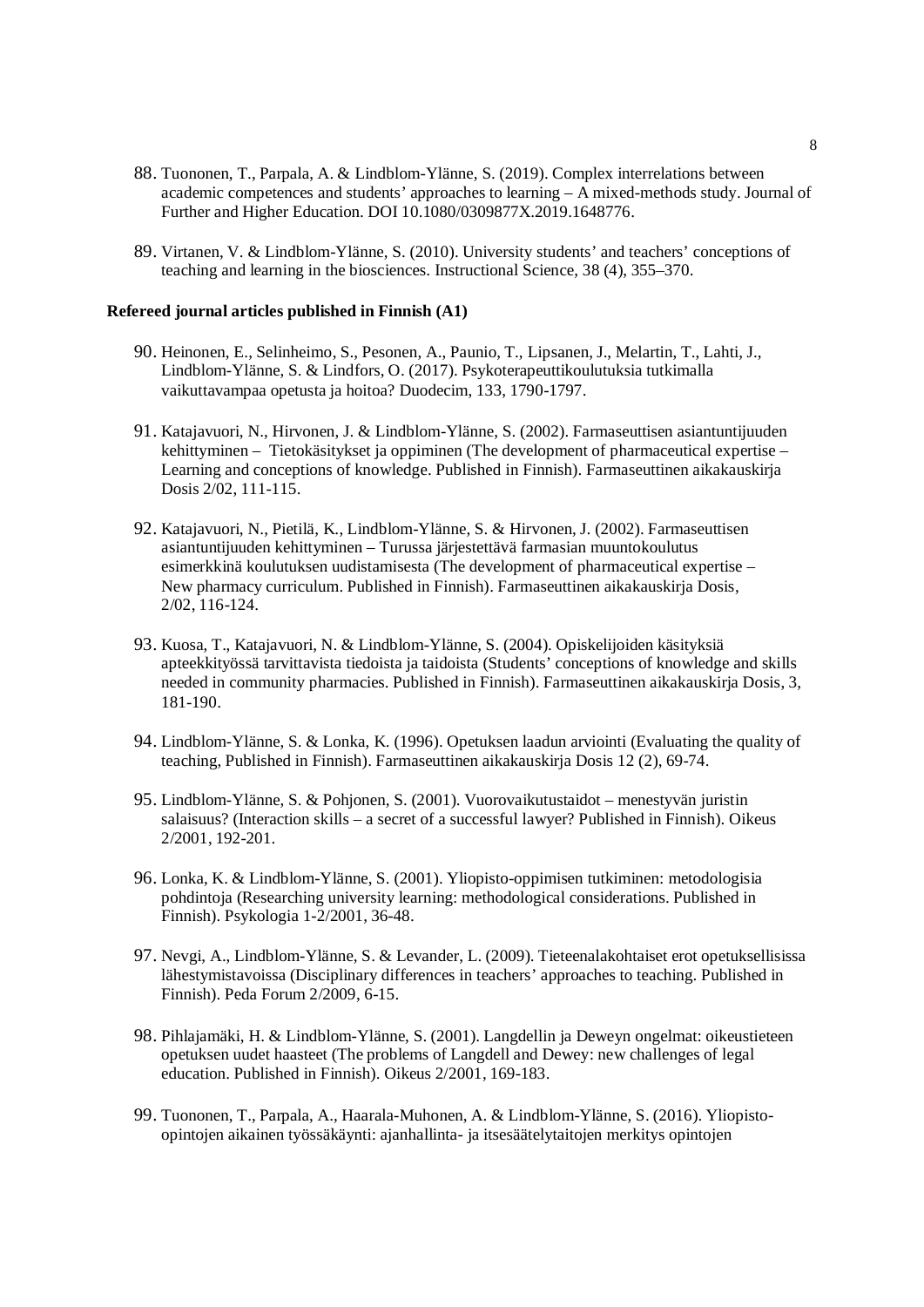etenemiselle. (Working during university studies: the impact of time-management and selfregulation skills on study progress. Published in Finnish). Tiedepolitiikka 4/2016, 53-60.

# **Review articles (A2)**

- 100. Inkinen, M., Mikkonen, J., Heikkilä, A., Tukiainen, M., & Lindblom-Ylänne, S. (2012). Aikaansaamattomuuden psykologiaa (The psychology of procrastination. Published in Finnish). Psykologia, 47 (3), 192-181.
- 101. Lindblom-Ylänne, S., Ailus, K., Lonka, K., & Perheentupa, J. (1994). Lääketieteen aineistokoe laajentaa valintakokeessa mitattavia taitoja ja valmiuksia (Learning-from-text-test broadens knowledge and skills measured in the medical entrance examination. Published in Finnish). Suomen Lääkärilehti, 49 (5), 467-470.
- 102. Verburgh, A., Elen, J. & Lindblom-Ylänne, S. (2007). Investigating the myth of the positive relationship between teaching and research in higher education: a review on the empirical research. Studies in Philosophy and Education, 26 (5), 449-465.

# **Chapters in research books (with a review process) (A3)**

- 103. Goedhart, M., Finlayson, O. & Lindblom-Ylänne, S. (2009). Research-based teaching in higher level chemistry education. In I. Eilks & B. Byers (Eds): Innovative methods of teaching and learning chemistry in higher education. London, UK: RSC Publishing. ISBN 978-1-84755- 958-6, pp. 61-84.
- 104. Hailikari, T., Postareff, L., Tuononen, T., Räisänen, M. & Lindblom-Ylänne, S. (2014). Challenges in achieving validity and reliability in assessment. In C. Kreber, C. Anderson, N. Entwistle & J. McArthur (Eds). Advances and Innovations in University Assessment and Feedback. A Festschrift in honour of Professor Dai Hounsell. Edinburgh, UK: The Edinburgh University Press, pp. 99-113.
- 105. Hyytinen, H., Postareff, L. & Lindblom-Ylänne, S. (2020). Challenges in exploring knowledge and knowing of university students. In E. Kallio (Ed.): Development of adult thinking: Interdisciplinary perspectives on cognitive development and adult learning. Abingdon, Oxon: Routledge. ISBN 9781138733596, 177-190.
- 106. Kyndt, E., Donche, V., Trigwell, K. & Lindblom-Ylänne, S. (2017). Understanding higher education transitions: why theory, research and practice matter. In E. Kyndt, V. Donche, K. Trigwell, & S. Lindblom-Ylänne (Eds), Higher Education Transitions: Theory and research. EARLI Book Series "New Perspectives on Learning and Instruction", Routledge – Taylor & Francis Group, ISBN 978-1-138-67088-4; ISBN 978-1-136-67089-1, pp. 306-319.
- 107. Lindblom, S. & Kola, J. (2018). The importance of evidence-based development of teaching and learning at university. In A. Heijnen & R. van der Vaart (Eds), Places of Engagement - Reflections on 'Higher Education in 2040. Amsterdam: Amsterdam University Press, 76-81. ISBN 978-04-6372-670-2, e-ISBN 978-90-4854-366-3, DOI 10.5117/9789463726702.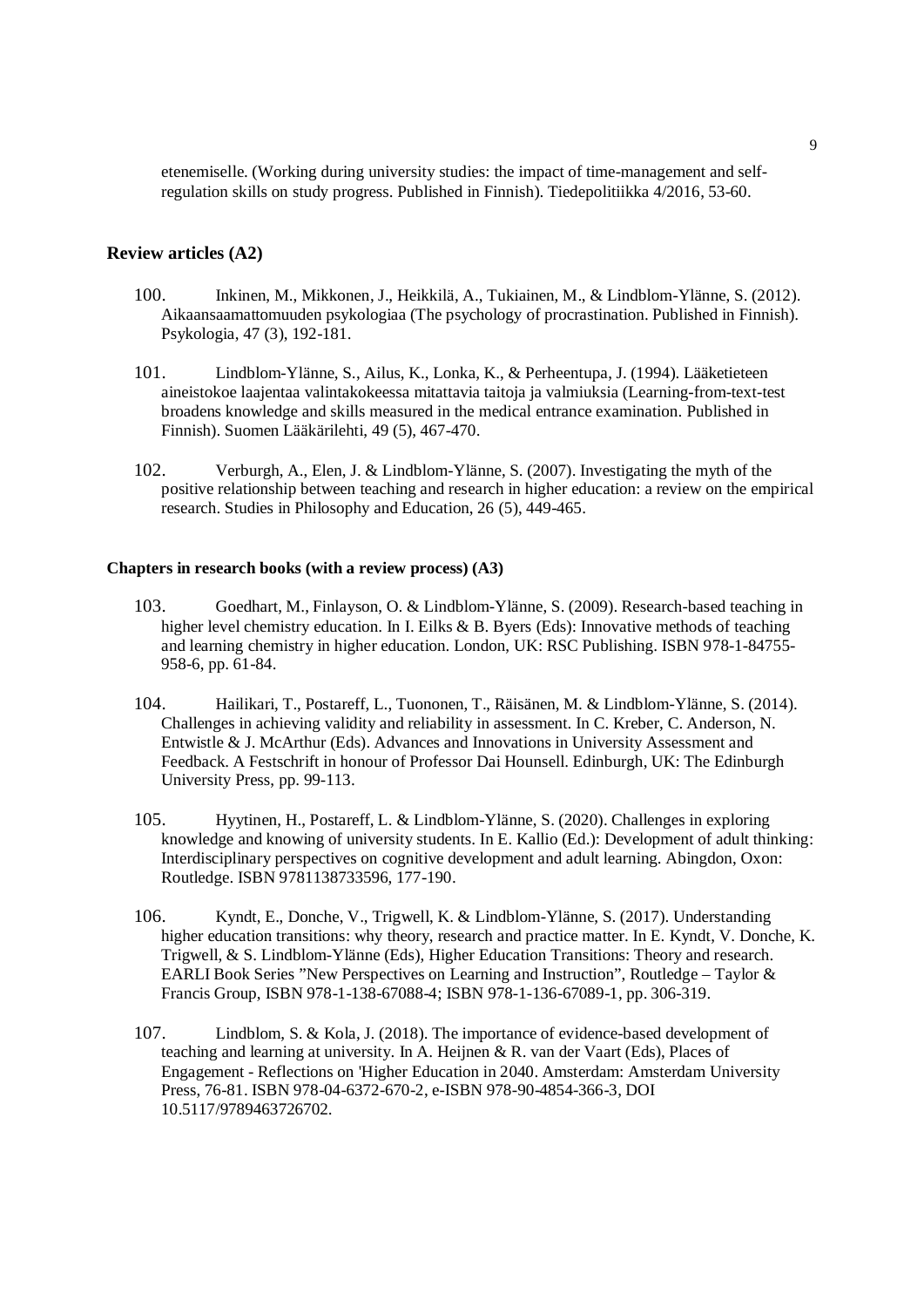- 108. Lindblom-Ylänne, S. (2001). Tieteellisen kirjoittamisen ihanuus ja kurjuus. (The splendour and misery of academic writing. Published in Finnish.) Teoksessa: J. Haapala (toim) Matkalla maisteriksi. Graduntekijän selviytymisopas, pp. 31-33. Helsingin yliopiston ylioppilaskunta. Helsinki: Kirjapaino Fox-Offset Oy.
- 109. Lindblom-Ylänne, S. (2003). Vuorovaikutustaitojen oppiminen. (Learning interaction skills. Published in Finnish) Teoksessa: I. Eriksson & J. Mikkonen: Opiskelun ohjaus yliopistossa. Helsinki: Edita, pp. 120-127. ISBN 971-37-4072-2
- 110. Lindblom-Ylänne, S. (2003). Kirjoittaminen on prosessi. (Writing is a process. Published in Finnish) Teoksessa: I. Eriksson & J. Mikkonen: Opiskelun ohjaus yliopistossa. Helsinki: Edita, pp. 159-162. ISBN 971-37-4072-2.
- 111. Lindblom-Ylänne, S. (2003). Oppimisen psykologia ja ylioppilastutkinto. (The psychology of learning and the National Matriculation Examination. Published in Finnish) Teoksessa A. Lahtinen & L. Houtsonen (toim.). Oppi osaamiseksi – tieto tulokseksi, pp. 34-39.
- 112. Lindblom-Ylänne, S. (2005). Sopimuksentekoprosessi vuorovaikutus- ja oppimisprosessina (The contracting process as an interaction and learning process). Teoksessa S. Pohjonen (toim.) Ex ante - ennakoiva oikeus. Helsinki: Talentum Media. ISBN 952-14-0929-0, pp. 65-73.
- 113. Lindblom-Ylänne, S. (2010). Students' approaches to learning and their experiences of the teaching-learning environment. In J. Christensen Hughes & J. Mighty (Eds). Taking Stock: Research on teaching and learning in higher education. Kingston, Canada: Queen's Policy Studies Series 66, McGill-Queen's University Press, pp. 63-80. ISBN 978-1-5539-272-9 (bound)/ 978-1- 55339-271-2 (pbk.)
- 114. Lindblom-Ylänne, S. & Breslow, L. (2017). The importance of evidence-based enhancement of the quality of learning and teaching in research-intensive universities. In B. Stensaker, G. Bilbow, L. Breslow & R. Van der Vaart (Eds) Strengthening teaching and learning in research universities: Strategies and initiatives for institutional change. Dham, Switzerland: Palgrave Macmillan, 187-213. ISBN 978-3-319-56498-2.
- 115. Lindblom-Ylänne, S., Hailikari, T. & Postareff, L. (2015). Oppiminen on monen tekijän summa. (Learning is a complex process comprising many factors. Published in Finnish.) Teoksessa Ruuska, H., Löytönen, M. & Rutanen, A. (Toim.). Laatua! Oppimateriaalit muuttuvassa tietoympäristössä. Suomen tietokirjailijat ry. Porvoo: Bookwell Oy, 47-56. ISBN 978-952-67356-8.
- 116. Lindblom-Ylänne, S. & Hailikari, T. (2021). Exploring individual paths of university students: a follow-up multi-method case study. In E. Braun, R. Esterhazy & R. Kordts-Freudinger (Eds.) Research on Teaching and Learning in Higher Education. Münster, Germany: Waxmann, 37-55. ISBN 978-3-8309-4026-5, E-Book ISBN 978-3-8309-9026-0.
- 117. Lindblom-Ylänne, S. & Koutaniemi, M. (2016). Tieteellisen ajattelun ja tietokäsitysten tutkiminen (Research on academic thinking and personal epistemology. Published in Finnish). Kallio, E. (toim.) Ajattelun kehitys aikuisuudessa – kohti moninäkökulmaisuutta. Jyväskylä: Suomen Kasvatustieteellisen Seura FERA. Kasvatusalan tutkimuksia 71, ISBN 978-952-5401-73- 8, ISSN 1458-1094, pp. 109-134.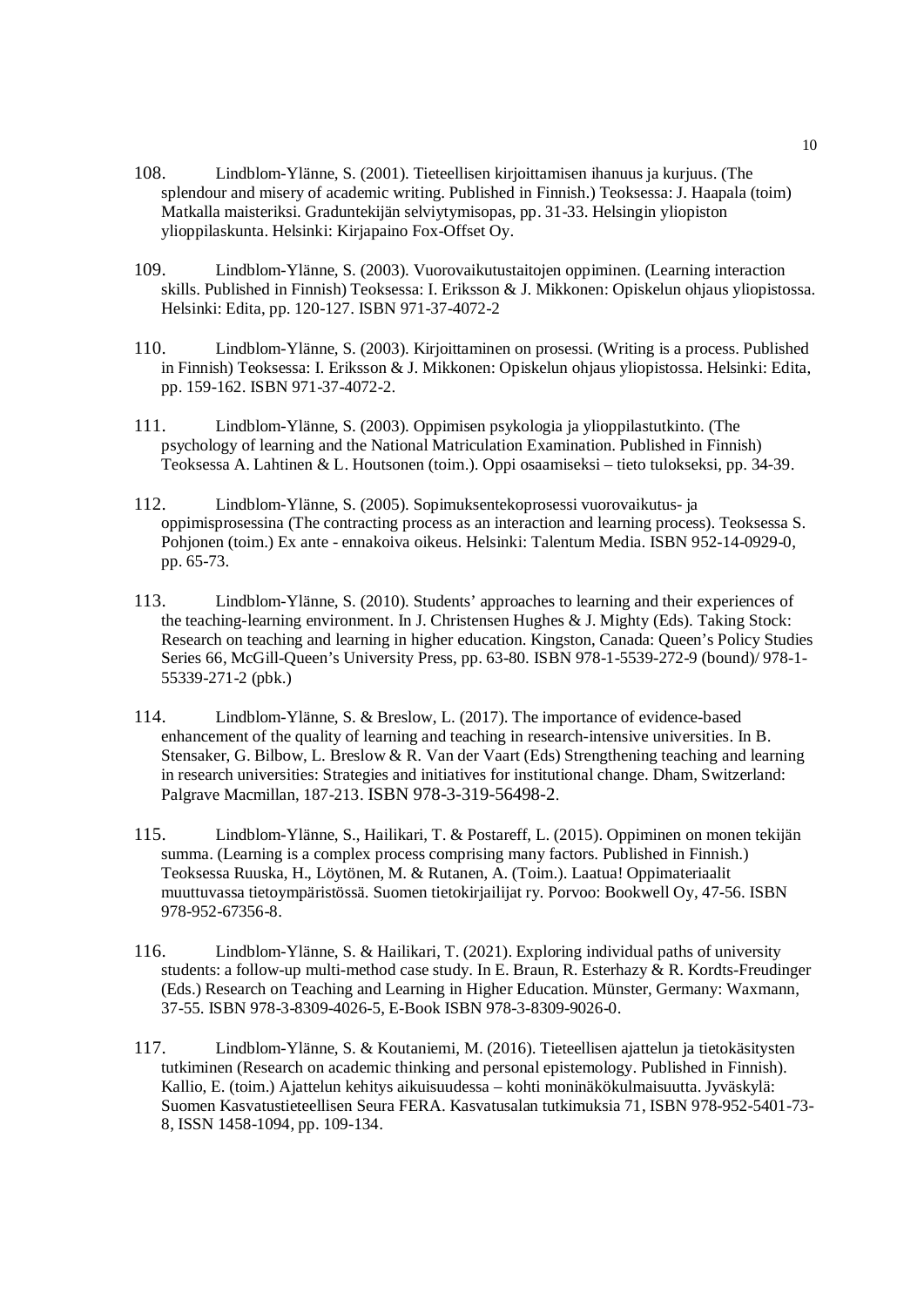- 118. Lindblom-Ylänne, S., Mikkonen, J., Heikkilä, A., Parpala, A. & Pyhältö, K. (2009). Oppiminen yliopistossa. (Learning at university. Published in Finnish.) Teoksessa: Lindblom-Ylänne, S. & Nevgi, A. (toim.). Yliopisto-opettajan käsikirja. Helsinki: WSOYPro Oy, pp. 44-73.
- 119. Lindblom-Ylänne, S., Parpala, A. & Postareff, L. (2013). Challenges in analysing change in students' approaches to learning. In D. Gjjbels, V. Donche, J. Richardson, & J. Vermunt (Eds), Learning patterns in higher education: Dimensions and research perspective. New York, US: Routledge (Book series New Perspectives on Learning and Instruction), pp. 232-248.
- 120. Lindblom-Ylänne, S., Parpala, A., & Postareff, L. (2015). Methodological challenges in measuring change in students' learning processes. In L. Hill & F. Levine (Eds.). World Education Research Yearbook 2015. Routledge, pp. 160-180.
- 121. Lindblom-Ylänne, S. & Nevgi, A. (2008). Yliopistopedagogiikka tutkimusintensiivisessä yliopistossa (University pedagogy in research-intensive universities. Published in Finnish). Teoksessa Kallioniemi, A., Toom, A., Ubani, M., Linnansaari, H. & Kumpulainen, K. (Eds). Ihmistä kasvattamassa: Koulutus, arvot ja uudet avaukset. Professori Hannele Niemen juhlakirja. Turku: Suomen Kasvatustieteellinen Seura, Kasvatuslan tutkimuksia 40. ISBN 978-952-5401-42- 4, pp. 93-102.
- 122. Lindblom-Ylänne, S., Nevgi, A., Hailikari, T. & Wager, M. (2009). Oppimisen arvioinnin teoriaa ja käytäntöä. (Theories and practices of assessing learning at university. Published in Finnish.) Teoksessa: Lindblom-Ylänne, S. & Nevgi, A. (toim.). Yliopisto-opettajan käsikirja. Helsinki: WSOYPro Oy, pp. 152-188.
- 123. Lindblom-Ylänne, S, Nieminen, J. Iivanainen, A. & Nevgi, A. (2009). Ongelmalähtöinen oppiminen ja case-menetelmä. (Problem-based learning and case-method. Published in Finnish.) Teoksessa: Lindblom-Ylänne, S. & Nevgi, A. (toim.). Yliopisto-opettajan käsikirja. Helsinki: WSOYPro Oy, pp. 258-275.
- 124. Nevgi, A. & Lindblom-Ylänne, S. (2005). Mihin yliopistopedagogiikkaa tarvitaan? (Why do we need university pedagogy? Published in Finnish.) Teoksessa: R. Jakku-Sihvonen (toim.) Uudenlaisia maistereita. Kasvatusalan koulutuksen kehittämislinjoja. Keuruu: PS-Kustannus, pp. 73-85.
- 125. Nevgi, A. & Lindblom-Ylänne, S. (2009). Johdanto yliopistopedagogiikkaan. (Introduction to university pedagogy. Published in Finnish.) Teoksessa: Lindblom-Ylänne, S. & Nevgi, A. (toim.). Yliopisto-opettajan käsikirja. Helsinki: WSOYPro Oy, pp. 14-26.
- 126. Nevgi, A. & Lindblom-Ylänne, S. (2009). Opetuksen linjakkuus suunnittelusta arviointiin. (Constructive alignment – from course design to assessing student learning. Published in Finnish.) Teoksessa: Lindblom-Ylänne, S. & Nevgi, A. (toim.). Yliopisto-opettajan käsikirja. Helsinki: WSOYPro Oy, pp. 134-151.
- 127. Nevgi, A. & Lindblom-Ylänne, S. (2009). Oppimisen teoriat (Theories of learning. Published in Finnish.) Teoksessa: Lindblom-Ylänne, S. & Nevgi, A. (toim.). Yliopisto-opettajan käsikirja. Helsinki: WSOYPro Oy, pp. 190-232.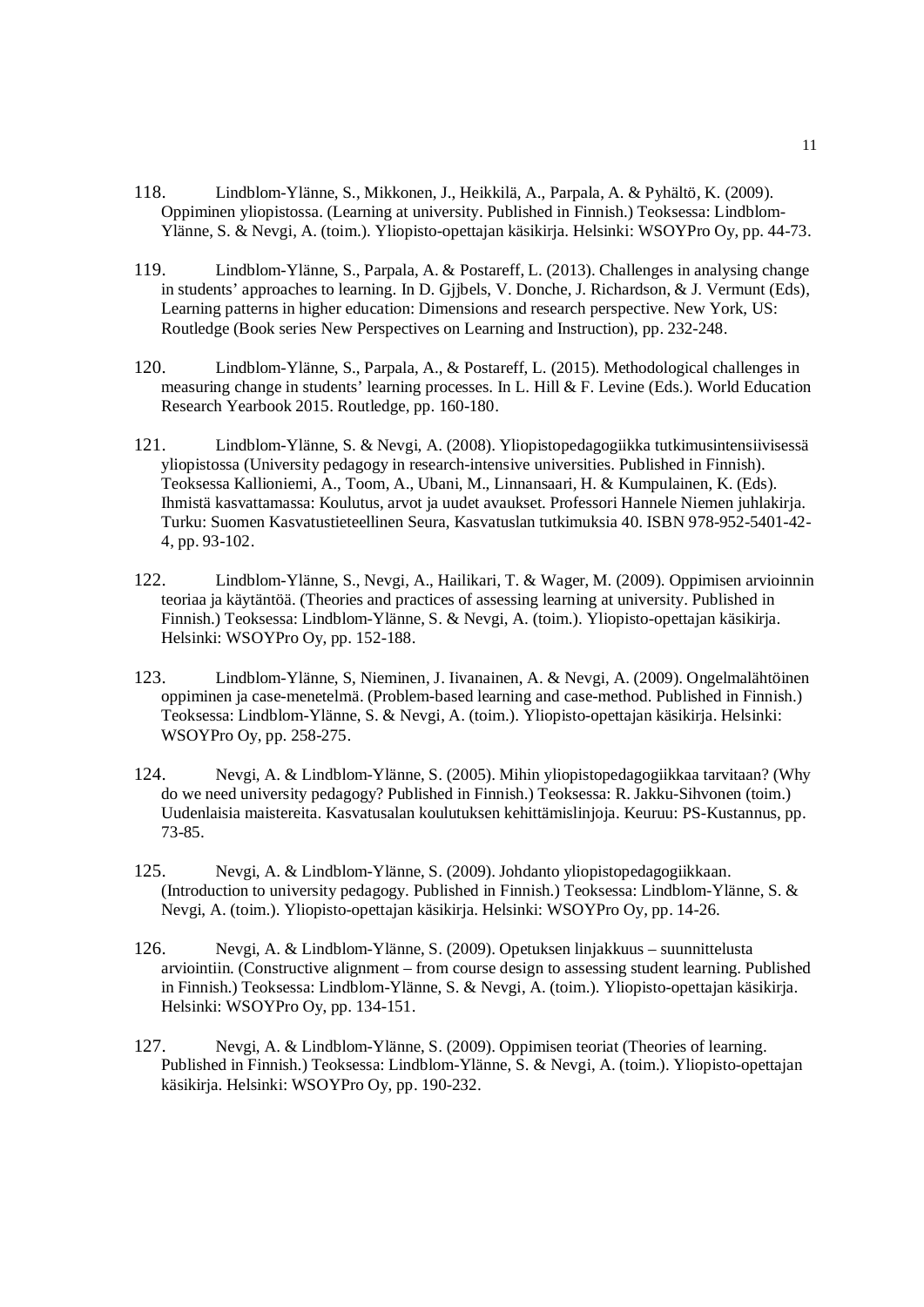- 128. Nevgi, A., Lonka, K. & Lindblom-Ylänne, S. (2009). Aktivoiva luento-opetus. (Activating lectures. Published in Finnish.) Teoksessa: Lindblom-Ylänne, S. & Nevgi, A. (toim.). Yliopisto-opettajan käsikirja. Helsinki: WSOYPro Oy, pp. 233-249.
- 129. Postareff, L., Hailikari, T., Virtanen, V. & Lindblom-Ylänne, S. (2021). Opiskelutaidot pohjana hyvinvoinnille ja jatkuvalle oppimiselle. (Study skills form a basis for wellbeing and continuous learning). Teoksessa: K. Kunttu, A. Komulainen, S. Kosola, N. Seilo & T. Väyrynen (toim). Opiskeluterveys (Student wellbeing). ISBN 978-952-360-161-1. Duodecim. Tallinn: Printon, pp. 40-43.
- 130. Postareff, L., Lindblom-Ylänne, S. & Nevgi, A. (2009). Yliopisto-opettajien opetukselliset lähestymistavat ja yliopistopedagogisen koulutuksen vaikuttavuus. (Approaches to teaching and effect of pedagogical training. Published in Finnish.) Teoksessa: Lindblom-Ylänne, S. & Nevgi, A. (toim.). Yliopisto-opettajan käsikirja. Helsinki: WSOYPro Oy, pp. 74-95.
- 131. Seppälä, H. & Lindblom-Ylänne, S. (2020). Integrating epistemic knowledge and logical reasoning skills in adult cognitive development. In E. Kallio (Ed.): Development of adult thinking: Interdisciplinary perspectives on cognitive development and adult learning. Abingdon, Oxon: Routledge. ISBN 9781138733596, 33-46.
- 132. Tuononen, T., Parpala, A., & Lindblom-Ylänne, S. (2017). Transition from university to working life. An exploration of graduates' perceptions of their academic competences. In E. Kyndt, V. Donche, K. Trigwell, & S. Lindblom-Ylänne (Eds), Higher Education Transitions: Theory and research. EARLI Book Series "New Perspectives on Learning and Instruction", Routledge – Taylor & Francis Group. ISBN 978-1-138-67088-4; ISBN 978-1-136-67089-1, pp. 238-253.
- 133. Vehviläinen, S., Pyhältö, K., Lindblom-Ylänne, S., Löfström, E., Nevgi, A. & Kaartinen-Koutaniemi, M. (2009). Tieteellisten työprosessien ohjaus. (Supervision of academic theses. Published in Finnish.) Teoksessa: Lindblom-Ylänne, S. & Nevgi, A. (toim.). Yliopisto-opettajan käsikirja. Helsinki: WSOYPro Oy, pp. 316-329.

# **Articles in conference proceedings (A4)**

134. Lindblom-Ylänne, S., Nevgi, A. & Postareff, L. (2004). Opettaja- vai opiskelijakeskeistä opetusta? Tieteenalan, opetustilanteen ja yliopistopedagogisen koulutuksen vaikutus opettajan lähestymistapaan (Student- or teacher-centred teaching? The effect of discipline, teaching context and pedagogical training on approach to teaching. Published in Finnish). Learning research challenges the domain-specific approaches in teaching: a symposium for research on teaching and learning, Turku 14.5.2004, 17-29. Ainedidaktisen tutkimuksen symposiumin julkaisu, Merenluoto, K. & Mikkilä-Erdmann, M. (toim.) (http://www.edu.utu.fi/tokl/symposium2004/)

#### **UNREFEREED RESEARCH ARTICLES (B)**

### **Unrefereed journal articles (B 1)**

135. Coertjens, L., Brahm, T., Trautwein, C. & Lindblom-Ylänne, S. (2016). Students' transition into higher education from an international perspective. Editorial. Special issue on students' transition into higher education. Higher Education, 73 (3), 357-369.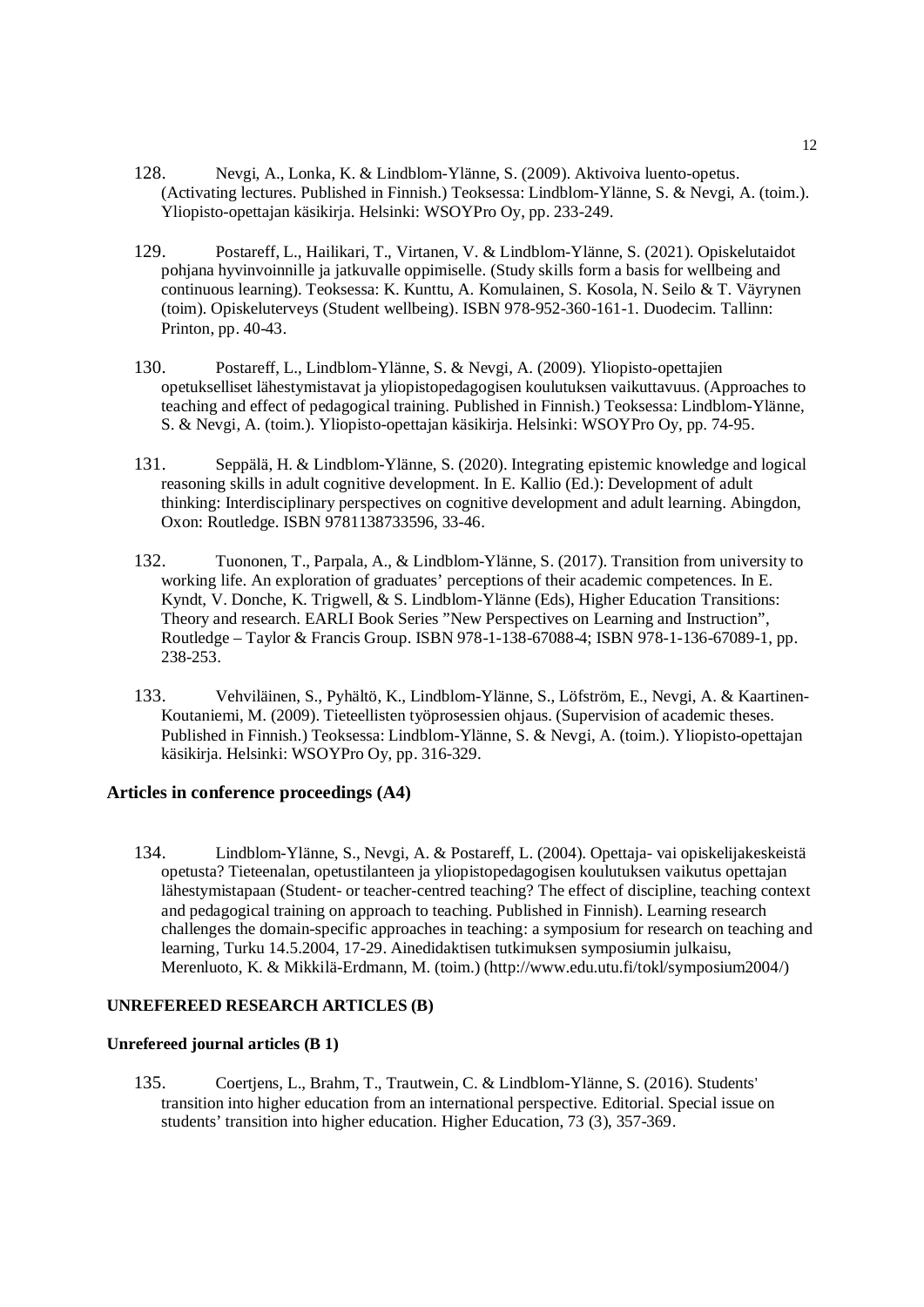Doi:10.1007/s10734-016-0092-y.

- 136. Jenert, T., Postareff, L., Brahm, T., & Lindblom Ylänne, S. (2015) Editorial: Enculturation and development of beginning students. *Zeitschrift für Hochschulentwicklung 10*(4), 9-21.
- 137. Lindblom, S. (2019). Commentary: The role of research-based evidence in cultivating quality of teaching and learning in higher education. Theme issue of UNIPED 1/2019, vol 42, 106-110. ISSN online: 1893 8981. DOI: https://doi.org/10.18261/issn. 1893-8981.
- 138. Lindblom-Ylänne, S. (2019). Commentary: Research on academic emotions requires a rich variety of research methods. Theme issue of Studies in Higher Education. DOI: https://doi.org/10.1080/03075079.2019.1665333. Published online 13.9.2019.
- 139. Lindblom-Ylänne, S. (1989). Oppimiskyvyt esiin (Show your study skills. Published in Finnish). Korkeakoulutieto 3/1989, s. 20.
- 140. Lindblom-Ylänne, S. (2000). Havaintoja Helsingin yliopiston aineenopettajan koulutuksen uudistushankkeesta (Observations of the development project of teacher training at the University of Helsinki. Published in Finnish). Didacta varia, 5(1)/2000, 165-166. Helsingin yliopisto, Opettajankoulutuslaitos.
- 141. Lindblom-Ylänne, S. (2001). Opetuksen ja tutkintojen kansainvälinen arviointi Helsingin yliopistossa: Oikeustieteellisen tiedekunnan opetus ja tutkinnot arvioinnin kohteena (Evaluation of teaching and degrees of the Faculty of Law as part of the international evaluation of teaching and degrees at the University of Helsinki. Published in Finnish). Oikeus 4/2001, 479-480.
- 142. Lindblom-Ylänne, S. (2003). Kansainvälisen koulutuksen ja tutkintojen arvioinnin tuloksia (Results of the international evaluation of teaching and degrees, Published in Finnish). Helsingin yliopiston tieteentekijät ry:n jäsenlehti 1/2003, 10-11.
- 143. Lindblom-Ylänne, S. (2003). Opetuksen kehittämisen haasteita tutkimustavoitteiden puristuksessa (Challenges in developing learning and instruction at university. Published in Finnish). Kolumni. Akatiimi, toukokuu 2003, 31-32.
- 144. Lindblom-Ylänne, S. (2003). Bolognan uudistusprosessin haasteita (Challenges of the Bologna process. Published in Finnish). Kolumni. Akatiimi, lokakuu 2003, 24.
- 145. Lindblom-Ylänne, S. (2005). Tutkimuspohjainen yliopistopedagoginen koulutus (Research-based educational development, Published in Finnish). Vieraskynä, joulukuu 2005. http://www.helsinki.fi/lyhyesti/vieraskyna/05joulu\_lindblom.htm
- 146. Lindblom-Ylänne, S. (2010). Commentary on articles in the Greek Psychology journal. Psychology: The Journal of the Hellenic Psychological Society, 17 (4) , 361-366
- 147. Lindblom-Ylänne, S., Heikkilä, A. & Nieminen, J. (2000). Opintojen ohjauksen haasteet Helsingin yliopistossa (Challenges of study counselling at the University of Helsinki, Published in Finnish). Yliopistotieto 3-4/2000, 14-16.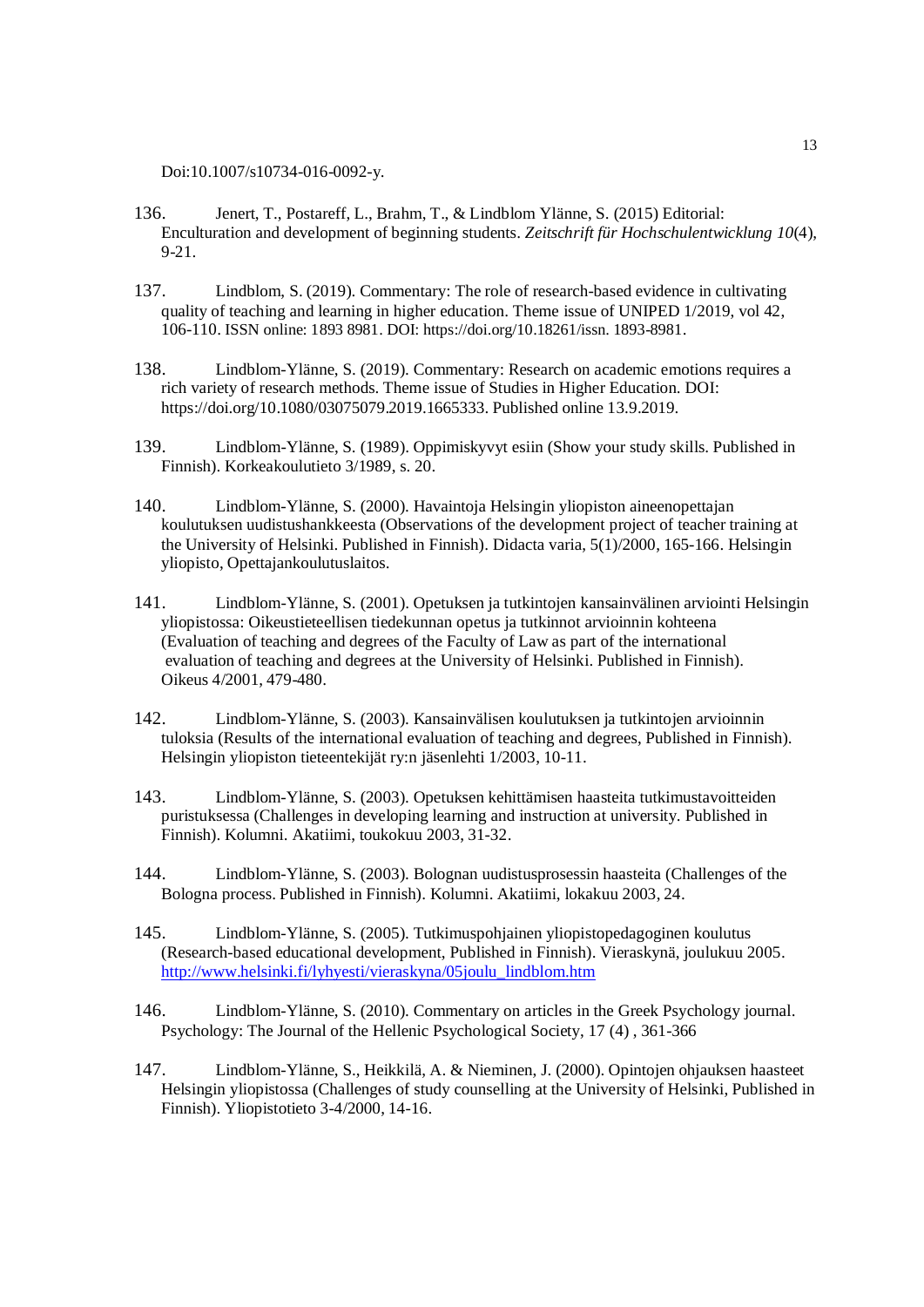- 148. Lindblom-Ylänne, S. & Lindfors, B. (2000). Oppimisen innovaatioita etsimässä (Searching for educational innovations in higher education. Published in Finnish). Peda-Forum 2/2000, 45-46.
- 149. Lindblom-Ylänne, S. & Lonka, K. (1991). Lääketieteen aineistokoe onnistunut kokeilu (Successful learning-from-text test. Published in Finnish). Korkeakoulutieto 4/1991, s.12-15.
- 150. Lindblom-Ylänne, S. & Lonka, K. (1995). Aineistokokeen seurantatutkimus loppusuoralla - eväitä valintojen ja korkeakouluopetuksen kehittämiseen (Results from the followup study of medical school entrance examination – tools for developing entrance examinations in higher education. Published in Finnish). Korkeakoulutieto, 3, 44-47.
- 151. Niinistö-Sivuranta, S. & Lindblom, S. (2018). Eurooppalainen identiteetti ja korkeakoulut. Maanpuolustus. Maanpuolustuskurssiyhdistyksen julkaisu 126, 30-33.
- 152. Lindblom-Ylänne, S., Pihlajamäki, H. & Pohjonen, S. (2001). Opetuksen uudet tuulet? (New directions of university teaching. Published in Finnish) Pääkirjoitus. Oikeus 2/2001, 167- 168.
- 153. Lindblom-Ylänne, S. & Tynjälä, P. (2008). Yliopistopedagogiikka kehittyy ja Peda-forum –lehti uudistuu. Pääkirjoitus (The development of university pedagogy. Editorial. Published in Finnish). Peda-forum 1/08, 3.
- 154. Niemi-Kiesiläinen, J. & Lindblom-Ylänne, S. (2003). Inledning: Undervisning i Juridik (Introduction: Legal education. Published in Swedish). Retfærd, 26, 1-4.
- 155. Parpala, A. Lindblom-Ylänne, S. & Myllylä, J. (2008). Oppimisen ja oppimisympäristöjen tutkimus osana yliopiston palautejärjestelmää – OPPI-kyselyn taustasta ja sovelluksista. (Research on learning and learning environments as part of the quality enhancement of universities. Published in Finnish) Peda-forum 1/08, 4-7.
- 156. Walls, M., et al. (2022). 13 yliopiston rehtoria: Kahden vuoden etäopiskelun seuraukset tulevat olemaan pitkäjänteisiä – haluamme olla rakentamassa hyvinvointia. Aamulehti, Lukijalta, 31.1.2022.
- 157. Wähälä, K. & Lindblom-Ylänne, S. (2002). Vahvaa kemian osaamista tarvitaan (High-quality skills in chemistry are needed. Published in Finnish). Dimensio 2/2002, 60.

### **Unrefereed book section (B2)**

- 158. Breslow, L., Lindblom-Ylänne, S. & Van der Vaart, R. (2017). Foreword. In B. Stensaker, G. Bilbow, L. Breslow & R. Van der Vaart (Eds) Strengthening teaching and learning in research universities: Strategies and initiatives for institutional change. Cham, Switzerland: Palgrave Macmillan, pp. v-x. ISBN 978-3-319-56498-2.
- 159. Kaivola, T., Lindblom-Ylänne, S. & Nevgi, A. (2003). Uudistukset ja niiden omaksuminen yliopisto-opetuksessa. (Innovations and the innovation decision process in university instruction. Published in Finnish.) Teoksessa: Lindblom-Ylänne, S. & Nevgi, A. (toim.). Yliopisto- ja korkeakouluopettajan käsikirja. Vantaa: WSOY (Dark Oy), pp. 29-51.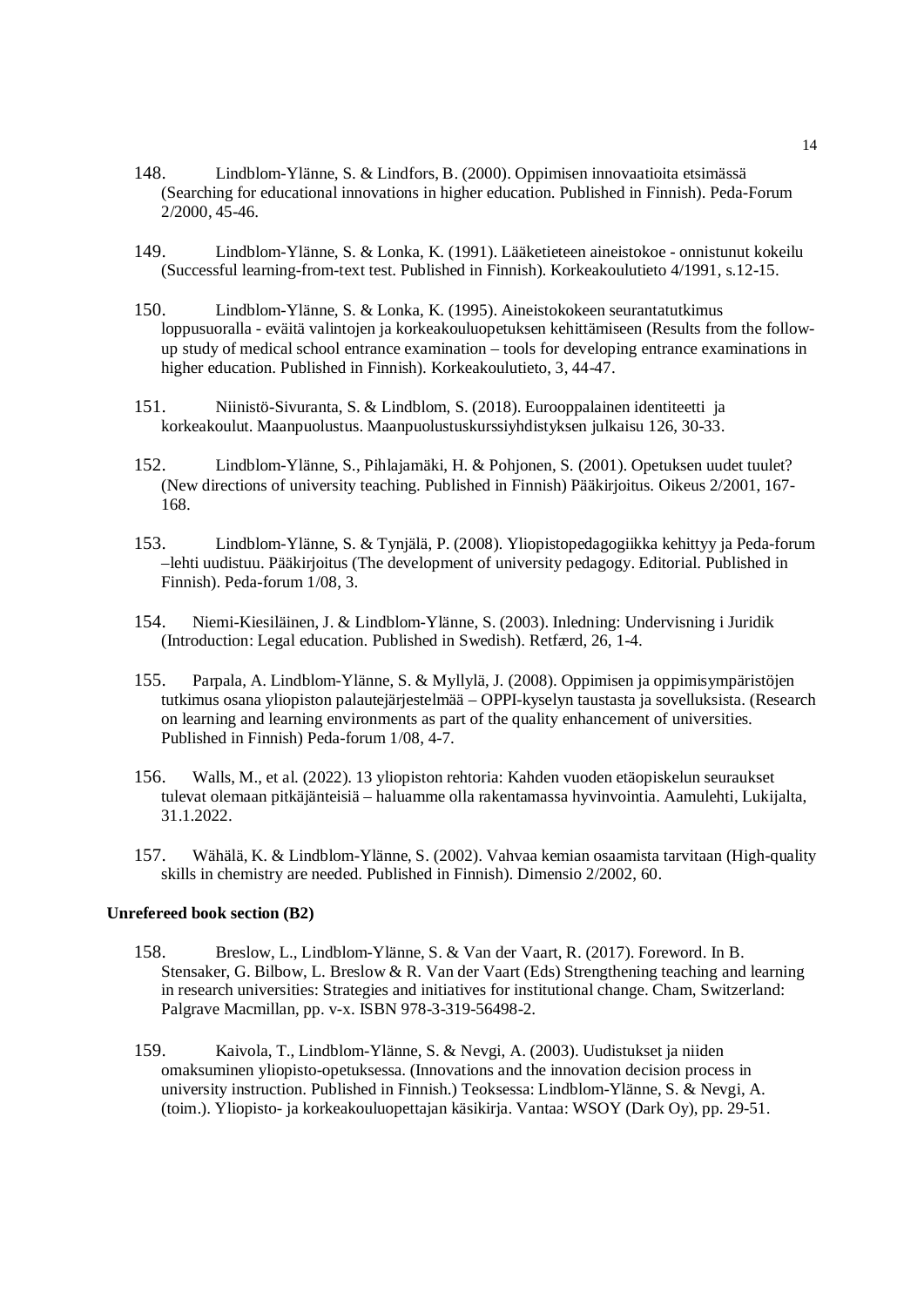- 160. Lahtinen, A-M., Hyytinen, H., Asikainen, H. & Lindblom-Ylänne, S. (2013). Johdanto: Miksi yliopisto-opettajat opiskelevat didaktiikkaa? (Introduction: Why university teachers study didactics? Published in Finnish) Teoksessa: A-M.Lahtinen & S. Lindblom-Ylänne (Eds). Yliopistodidaktiikka – esseitä yliopisto-opetuksesta tieteenaloittain. Pp. i-viii.
- 161. Lindblom-Ylänne, S. (2006). Ylioppilastutkinto kypsyyskokeena. Spes Patrie 2005. Helsinki: Akateeminen Kustannusliike Oy, pp. 4-5.
- 162. Lindblom-Ylänne, S. & Iivanainen, A. (2003) Ongelmalähtöinen oppiminen teoriasta käytäntöön. (Problem-based learning – from theory to practice. Published in Finnish.) Teoksessa: Lindblom-Ylänne, S. & Nevgi, A. (toim.). Yliopisto- ja korkeakouluopettajan käsikirja. Vantaa: WSOY, (Dark Oy), pp. 356-375.
- 163. Lindblom-Ylänne, S., Levander, L. & Wager, M. (2003). Oppimispäiväkirjat ja portfoliot. (Learning journals and portfolios. Published in Finnish.) Teoksessa: Lindblom-Ylänne, S. & Nevgi, A. (toim.). Yliopisto- ja korkeakouluopettajan käsikirja. Vantaa: WSOY, (Dark Oy), pp. 326-354.
- 164. Lindblom-Ylänne, S. & Nevgi, A. (2003). Oppimis- ja tietokäsityksistä opetustapaan. (From conceptions of learning and knowledge to approaches to teaching. Published in Finnish.) Teoksessa: Lindblom-Ylänne, S. & Nevgi, A. (toim.). Yliopisto- ja korkeakouluopettajan käsikirja. Vantaa: WSOY, (Dark Oy), pp. 67-81.
- 165. Lindblom-Ylänne, S. & Nevgi, A. (2003). Oppimisen arviointi laadukkaan opetuksen perusta. (Assessment practices form the basis for good teaching.Published in Finnish.) Teoksessa: Lindblom-Ylänne, S. & Nevgi, A. (toim.). Yliopisto- ja korkeakouluopettajan käsikirja. Vantaa: WSOY, (Dark Oy), pp. 253-267.
- 166. Lindblom-Ylänne, S. & Nevgi, A. (2003). Tentistä tenttiin oppimisen arviointikäytäntöjen kehittäminen. (From exam to exam – developing assessment practices at university. Published in Finnish.) Teoksessa: Lindblom-Ylänne, S. & Nevgi, A. (toim.). Yliopistoja korkeakouluopettajan käsikirja. Vantaa: WSOY (Dark Oy), pp. 268-294.
- 167. Lindblom-Ylänne, S. & Nevgi, A. (2003). Taitavaksi kirjoittajaksi. (Becoming a skillful academic writer. Published in Finnish.)Teoksessa: Lindblom-Ylänne, S. & Nevgi, A. (toim.). Yliopisto- ja korkeakouluopettajan käsikirja. Vantaa: WSOY, (Dark Oy), pp. 296-313.
- 168. Lindblom-Ylänne, Nevgi, A. & Kaivola, T. (2003). Opiskelu yliopistossa. (Stydying at university. Published in Finnish.)Teoksessa: Lindblom-Ylänne, S. & Nevgi, A. (toim.). Yliopistoja korkeakouluopettajan käsikirja. Vantaa: WSOY, (Dark Oy), pp. 116-137.
- 169. Lindblom-Ylänne, Nevgi, A. & Kaivola, T. (2003). Ammatillinen kehittyminen. (Professional development. Published in Finnish.)Teoksessa: Lindblom-Ylänne, S. & Nevgi, A. (toim.). Yliopisto- ja korkeakouluopettajan käsikirja. Vantaa: WSOY, (Dark Oy), pp. 468-478.
- 170. Lindblom-Ylänne, Repo-Kaarento, S. & Anne Nevgi, A. (2003). Massa- ja ryhmäopetuksen haasteet. (Challenges for mass and group instruction. Published in Finnish.) Teoksessa: Lindblom-Ylänne, S. & Nevgi, A. (toim.). Yliopisto- ja korkeakouluopettajan käsikirja. Vantaa: WSOY, (Dark Oy), pp. 203-234.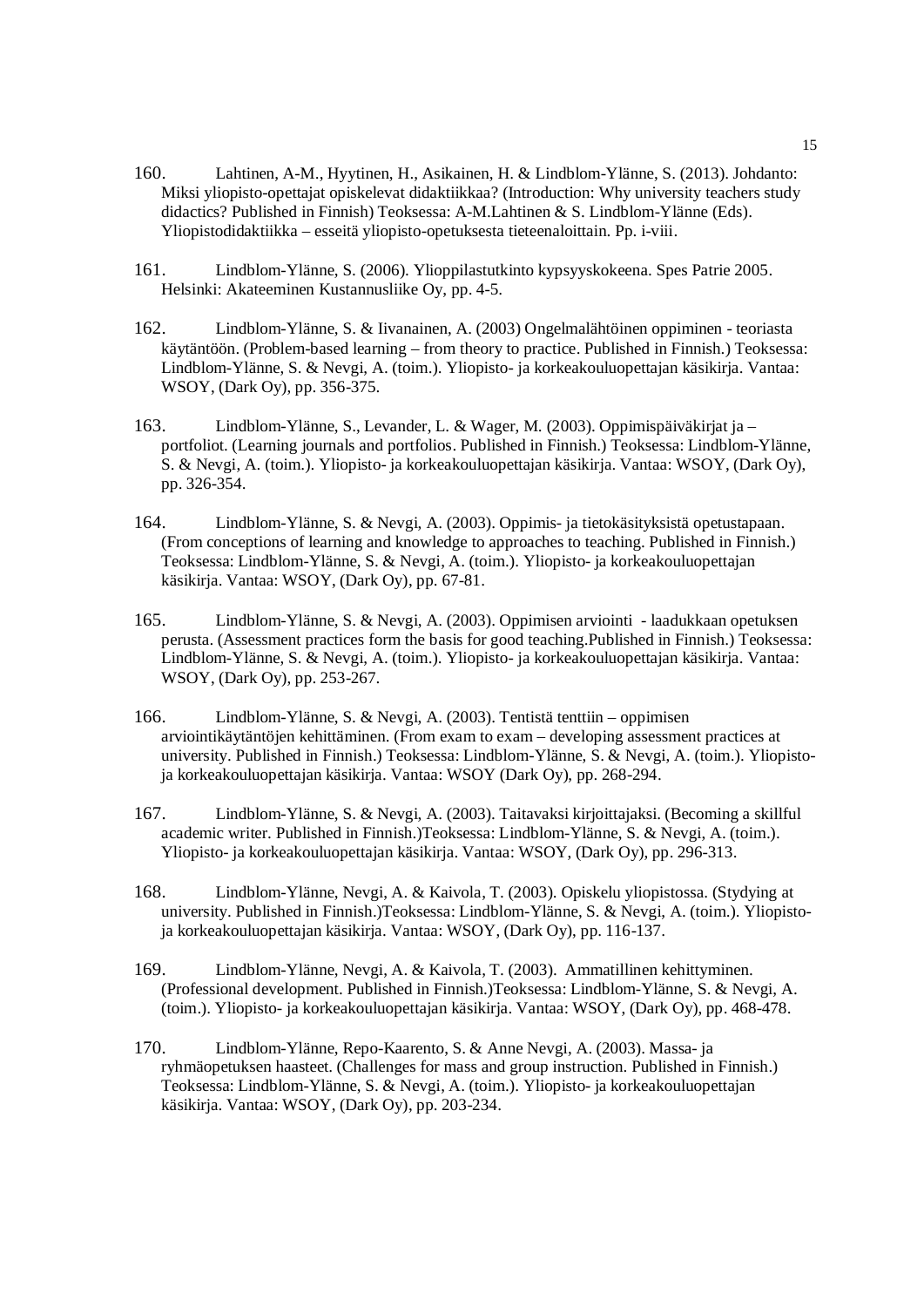- 171. Lindblom-Ylänne, S. & Wager, M. (2003). Tieteellisten opinnäytetöiden ohjaaminen. (Supervising theses. Published in Finnish.) Teoksessa: Lindblom-Ylänne, S. & Nevgi, A. (toim.). Yliopisto- ja korkeakouluopettajan käsikirja. Vantaa: WSOY, (Dark Oy), pp. 314-325.
- 172. Nevgi, A., Kurhila, J. & Lindblom-Ylänne, S. (2003). Kohti virtuaalisia oppimisympäristöjä. (Towards virtual learning environments. Published in Finnish.) Teoksessa: Lindblom-Ylänne, S. & Nevgi, A. (toim.). Yliopisto- ja korkeakouluopettajan käsikirja. Vantaa: WSOY, (Dark Oy), pp. 376-402.
- 173. Nevgi, A., Kurhila, J. & Lindblom-Ylänne, S. (2003). Yliopisto-opetusta verkossa. (Teaching in the WEB, Published in Finnish.) Teoksessa: Lindblom-Ylänne, S. & Nevgi, A. (toim.). Yliopisto- ja korkeakouluopettajan käsikirja. Vantaa: WSOY, (Dark Oy), pp. 403-425.
- 174. Nevgi, A. & Lindblom-Ylänne, S. (2003). Opetuksen suunnittelun työkalut. (Tools for designing university teaching. Published in Finnish.) Teoksessa: Lindblom-Ylänne, S. & Nevgi, A. (toim.). Yliopisto- ja korkeakouluopettajan käsikirja. Vantaa: WSOY, (Dark Oy), pp. 236-252.
- 175. Nevgi, A. & Lindblom-Ylänne, S. (2003). Oppimisnäkemykset antavat perustan opetukselle. (Theories of learning form a basis for teaching. Published in Finnish.) Teoksessa: Lindblom-Ylänne, S. & Nevgi, A. (toim.). Yliopisto- ja korkeakouluopettajan käsikirja. Vantaa: WSOY, (Dark Oy), pp. 82-115.
- 176. Nevgi, A. & Lindblom-Ylänne, S. (2003). Johdanto yliopistopedagogiikkaan. (Introduction to university instruction. Published in Finnish.)Teoksessa: Lindblom-Ylänne, S. & Nevgi, A. (toim.). Yliopisto- ja korkeakouluopettajan käsikirja. Vantaa: WSOY, (Dark Oy), pp. 14-28.
- 177. Postareff, L., Lindblom-Ylänne, S. & Parpala, A. (in press). The Helsinki University Centre for Research and Development of Higher Education: Practices and Research.

### **Unrefereed conference publications (B3)**

- 178. Lindblom-Ylänne, S. (2007). Challenges in enhancing a student-centred approach to teaching. Keynote lecture. In C. Rust (Ed.): Proceedings of the 2006 14<sup>th</sup> International Symposium of Improving Student Learning. UK: The Oxford Centre for Staff and Learning Development, Oxford Brooks University, pp. 9-10. ISBN 987-1-873576-75-5.
- 179. Lindblom-Ylänne, S. & Postareff, L. (2010). Challenges in enhancing quality of teaching in mass education. Full paper published Sino-Finland Forum on Higher Education, Conference Publication "The Challenges and Experience in the post-massification Era", Beijing, China, pp. 114-127.

## **SCIENTIFIC MONOGRAPHS (C)**

### **Published scientific monographs (C1)**

180. Myllylä, J., Parpala, A., Lindblom-Ylänne, S., Korvenranta, S. & Mattila A. (2007). Käyttäytymistieteellisen tiedekunnan opiskelijoiden kokemuksia oppimisesta ja opetuksesta. Kyselytutkimus ensimmäisen ja kolmannen vuoden opiskelijoille (University students'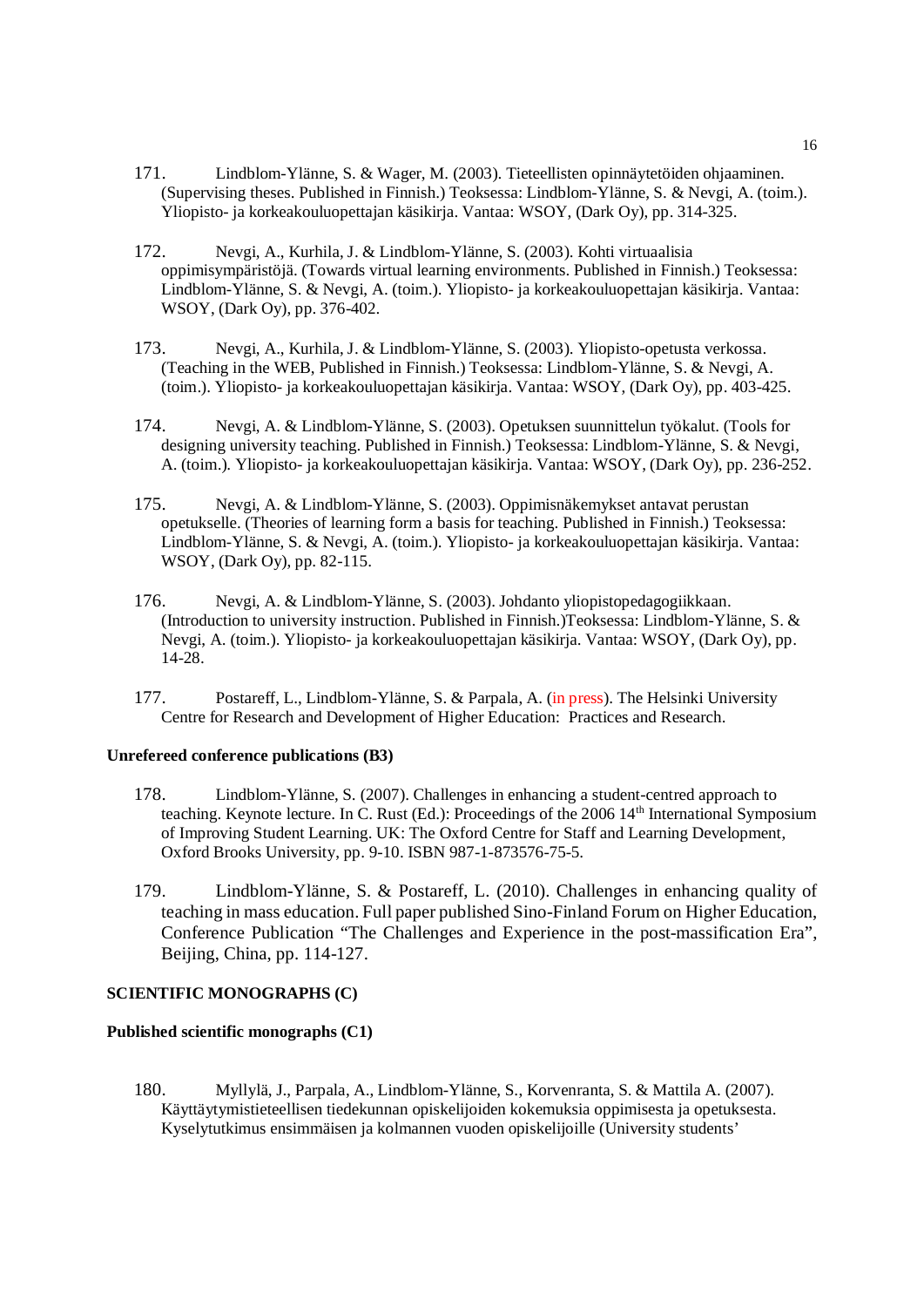experiences of the teaching-learning environment at the Faculty of Behavioural Sciences. Published in Finnish). Helsingin yliopisto, käyttäytymistieteellinen tiedeknta. Pedagogica-sarjan julkaisuja 26/2007. ISBN 1457-18545, pp. 63.

181. European University Institute (Task force Scheinin, M., Fachelli, S., Kézdi, G., Lindblom-Ylänne, S., Mulcahy, L., Schaub, J-F. & Rudig, S.) (2017). Reforming the doctorate in the social sciences: A report on good practice Italy, Firenze: European University Institute. ISBN 978-92-9084-483-9, pp. 60.

#### **Research books and journal special issues (editor) (C 2)**

- 182. Coertjens, L., Brahm, T., Trautwein, C. & Lindblom-Ylänne, S. (Guest editors) (2016). Special Issue on Students' transition into higher education. Higher Education.
- 183. Hiltunen, E., Holmberg, P., Kaikkonen, M. & Lindblom-Ylänne, S., Nienstedt, W. & Wähälä, K. (Eds.) (2007) GALENOS. Ihmiselimistö kohtaa ympäristön (Human body meets the environment. Published in Finnish). Porvoo: WS Bookwell Oy. ISBN-951-0-30252-X, pp. 625, 6th revised edition. *This book is also published in Swedish*: Hiltunen, E., Holmberg, P., Kaikkonen, M. & Lindblom-Ylänne, S., Nienstedt, W. &Wähälä, K. (red.) (2007). GALENOS. Människokroppen möter omgivningen. Borgå: WS Bookwell Oy. ISBN 951-0-30253-8, pp. 621, 6th revised edition.
- 184. Hiltunen, E., Holmberg, P., Jyväsjärvi, E., Kaikkonen, M. & Lindblom-Ylänne, S., Nienstedt, W. & Wähälä, K. (Eds.) (2010) GALENOS. Johdanto lääketieteen opintoihin (Introduction to medical studies. Published in Finnish). Helsinki: WSOYPro. ISBN-978-951-0- 33085-2, pp. 568, 1st edition.
- 185. *This book is also published in Swedish*: Hiltunen, E., Holmberg, P., Jyväsjärvi, E., Kaikkonen, M. & Lindblom-Ylänne, S., Nienstedt, W. & Wähälä, K. (Eds.) (2010) GALENOS. Introduktion till medicinska studier (Introduction to medical studies. Published in Swedish). Helsinki: WSOYPro. ISBN-978-951-0-34410-1, pp. 564, 1st edition.
- 186. Jenert, T., Postareff, L., Brahm, T., & Lindblom Ylänne, S. (Guest editors) (2015) Enculturation and development of beginning students. Special issue of *Zeitschrift für Hochschulentwicklung 10*(4).
- 187. Kniivilä, S., Lindblom-Ylänne, S. & Mäntynen, A. (2007). Tiede ja teksti. Tehoa ja taitoa tutkielman kirjoittamiseen (Science and text. Tools for academic writing. Published in Finnish). Helsinki: WSOY. ISBN 978–951–0–30060–2, pp. 200.
- 188. Kniivilä, S., Lindblom-Ylänne, S. & Mäntynen, A. (2017). Tiede ja teksti. Tehoa ja taitoa tutkielman kirjoittamiseen (Science and text. Tools for academic writing. Published in Finnish). New edition. Helsinki: Gaudeamus. ISBN-13: 9789524954419, ISBN-10: 9524954419, pp. 220.
- 189. Kyndt, E., Donche, V., Trigwell, K. & Lindblom-Ylänne, S. (Eds) (2017), Higher Education Transitions: Theory and research. EARLI Book Series "New Perspectives on Learning and Instruction", Routledge – Taylor & Francis Group, ISBN 978-1-138-67088-4; ISBN 978-1- 136-67089-1, pp. 322.
- 190. Lahtinen, A. & Lindblom-Ylänne, S. (2013). (Eds.). Yliopistodidaktiikka Esseitä yliopisto-opetuksesta tieteenaloittain (University didactics – essays on university teaching from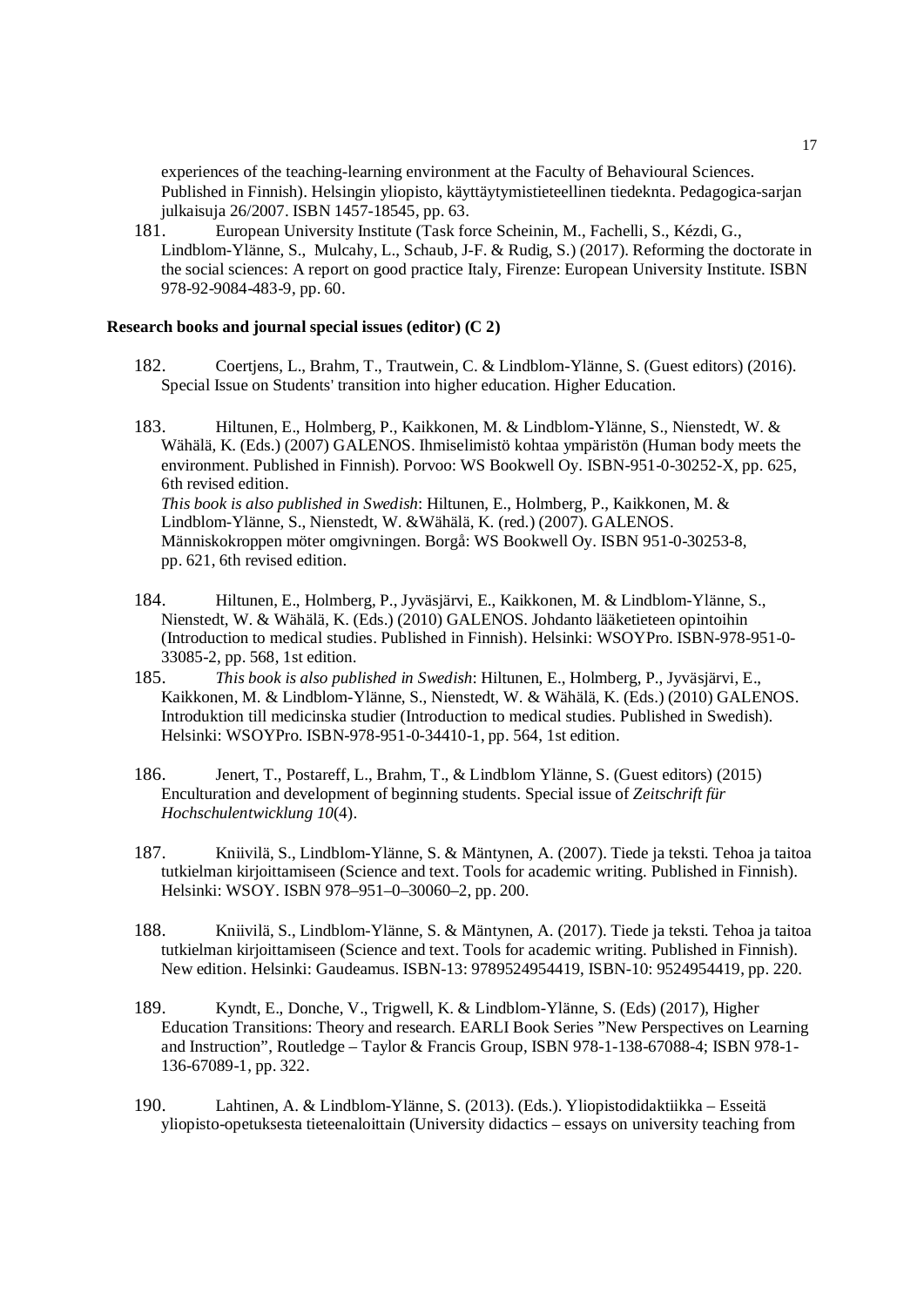different disciplines. Helsinki: Helsingin yliopisto. Käyttäytymistieteiden laitos. Yliopistopedagogiikan tutkimus- ja kehittämisyksikkö. ISBN 978-952-10-8227-6, pp. 301. http://www.helsinki.fi/yty

- 191. Lindblom-Ylänne, S. (Guest Editor) (2001). Oikeus-lehden Oikeustieteen opetusteemanumero 3/2001. (Justice-journal, theme issue 3/200: Legal education).
- 192. Lindblom-Ylänne, S. (Guest Editor) (2003). Retfærd Journal, theme issue 1/2003: The development of legal education.
- 193. Lindblom-Ylänne, S. & Nevgi, A. (Eds.) (2003). Yliopisto- ja korkeakouluopettajan käsikirja. (Handbook for university and polytechnics teachers. Published in Finnish) Vantaa: WSOY (Dark Oy). ISBN 951-0-26957-3, pp. 505.
- 194. Lindblom-Ylänne, S. & Nevgi, A. (Eds.) (2009). Yliopisto-opettajan käsikirja. (Handbook for university teachers. Published in Finnish; a new revised edition of the handbook published in the year 2003) Vantaa: WSOY (Dark Oy). ISBN 978-951-0-34837-6, pp. 431.
- 195. Lindblom-Ylänne, S., Nevgi, A., Londen, M., Lindfors, B., Löfström, E., & Mickwitz, Å (Eds.) (2016). Handbook in universitetspedagogik. ISBN 978-951-51-1668-o (htf.), ISBN 978- 951-51-1669-7 (PDF), pp. 438.
- 196. Simons, M., Lindblom-Ylänne, S., Ricken, N., Verburgh, A. & Haverhals, B. (Guest Editors) (2007). Studies in Philosophy and Education, Theme issue Volume 26, Issue 5, 2007: The Universities Revisited: Questioning the Public Role of Universities in the European Knowledge Society.

### **PUBLICATIONS FOR A PROFESSIONAL AUDIENCE (D)**

#### **Electronic books (D2)**

- 197. Karrasch, M., Lindblom-Ylänne, S., Niemelä, R., Päivänsalo, T. & Tynjälä, P. (2006). PS Lukion psykologia 3. Opettajan aineisto. (Psychology course 3 for upper secondary education. Material for teachers. Published in Finnish, password required). Julkaistu Otavan Internet-sivuilla (http://www.otava.fi/oppimateriaalit/lumo\_esittely, salasana vaaditaan).
- 198. Karrasch, M., Lindblom-Ylänne, S., Niemelä, R., Päivänsalo, T. & Tynjälä, P. (2007). PS Lukion psykologia 4. Opettajan aineisto. (Psychology course 4 for upper secondary education. Material for teachers. Published in Finnish, password required). Julkaistu Otavan Internet-sivuilla (http://www.otava.fi/oppimateriaalit/lumo\_esittely, salasana vaaditaan).

#### **Published research reports (D4)**

- 199. Hirsto, L., Lindblom-Ylänne, S. & Venna, M. (2003) (toim.). Kehityksen keihäänkärjet. Raportti konsistorin opettajapoolista rahoitettujen yliopistopedagogisten asiantuntijoiden toiminnasta 1.8.1999 - kevät 2003. Helsingin yliopisto, Kehittämisosasto, Opintoasioiden yksikkö. Helsinki: Yliopistopaino, Pikapaino-Keskusta.
- 200. Krusberg, J.-E., Heikkilä, J., Höynälänmaa, M., Lindblom-Ylänne, S., Matikka, O. & Moitus, S. (2005). Kymenlaakson ammattikorkeakoulun laadunvarmistusjärjestelmän auditointi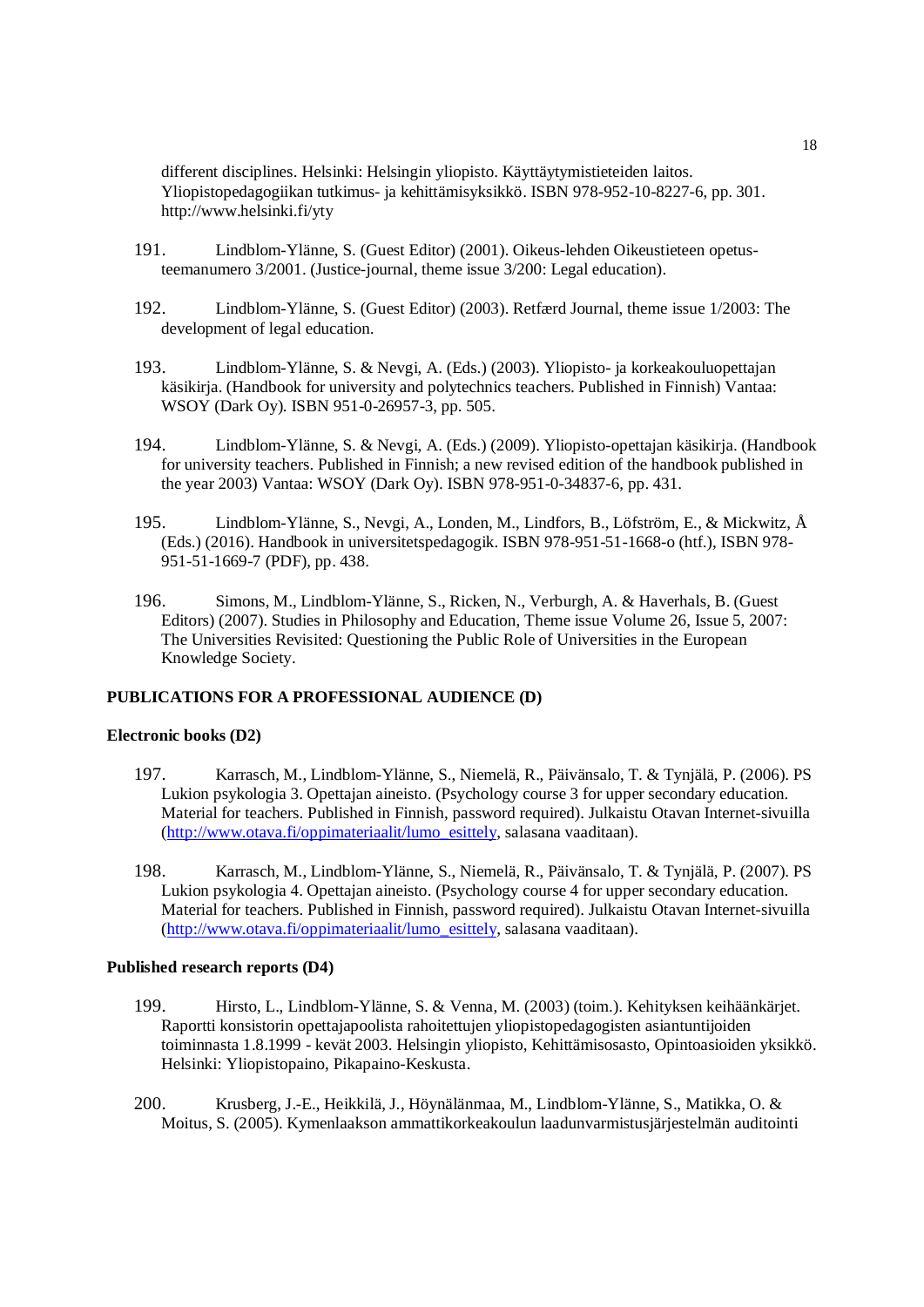(Audition report of the quality assurance system of Kymeenlakso polytechics. Published in Finnish). Korkeakoulujen arviointineuvoston verkkojulkaisuja 1:2005. ISBN 952-206-012-7, pp. 55.

- 201. Lindblom-Ylänne, S. (1989). Lääketieteen opiskelijavalinta ja aineistokoe 1988 (Entrance examinations for medical school and the learning-from-text test. Published in Finnish). Helsingin yliopiston opintoasiaintoimiston julkaisuja 37/1989. Helsinki: Yliopistopaino, pp. 45.
- 202. Lindblom-Ylänne, S. (2003) Final Report on the Evaluation of the Faculty of Law. Evaluation of the Quality of Education and the Degree Programmes of the University of Helsinki. Evaluation Projects of the University of Helsinki 13/2003.University of Helsinki: Helsinki University Printing House.
- 203. Lindblom-Ylänne, S. (chair) (2004). HOPS-työryhmän loppuraportti (Final report of the working group for the development of the personal study plan. Published in Finnish). Helsingin yliopisto. 16.12.2004 http://www.helsinki.fi/tutkinnonuudistus/materiaalit/HOPS-tyoryhman\_loppuraportti\_2004.pdf
- 204. Lindblom-Ylänne, S., Lonka K., Maury, S. (1992). Miten aineistokokeessa menestyminen ennustaa alkuvaiheen opintomenestystä? Vuonna 1988 lääketieteen koulutusohjelmaan hyväksyttyjen opiskelijoiden opintomenestys ja tyytyväisyys opiskeluun (How success in the learning-from-text predicts study success in the preclinical phase. Published in Finnish). Helsingin yliopiston opintoasiain julkaisuja 4/1992. Helsinki: Yliopistopaino, pp. 26.
- 205. Varhaislapsuuden ja –kasvatuksen tutkimustoimikunnan mietintö (Committee report on research on childhood development and early education. Published in Finnish). Komiteamietintö 1989:28. Sosiaali- ja terveysministeriö. Helsinki: Vantaan painatuskeskus, pp. 59.

#### **Text books, professional books and handbooks (D5)**

- 206. Järvinen, K., Tontti, J., Lindblom-Ylänne, S., Niemelä, R., & Päivänsalo, T. (2009). PS Lukion psykologia 6 (Social psychology course for upper secondary education. Published in Finnish). Keuruu: Otava. ISBN-13: 978-951-1-21148-8, pp 182.
- 207. Lindblom-Ylänne, S., Lonka, K. & Slotte, V. (2001). Aiotko opiskelijaksi? (Aiming at becoming a student? Published in Finnish) Helsinki: Oy Edita Ab. ISBN 37-3340-8, pp. 160.
- 208. Lindblom-Ylänne, S., Niemelä, R., Päivänsalo, T. & Tynjälä, P. (2004). PS Lukion psykologia 1 (Psychology course 1 for upper secondary education. Published in Finnish). Keuruu: Otava. ISBN 951-1-19024-5, pp. 166. *This book is also published in Swedish*: Lindblom-Ylänne, S., Niemelä, R., Päivänsalo, T., Tynjälä, P., Norkko, C. & Salenius, H. (2005). PS Psykologi för gymnasiet 1. Keuruu: Schildts Förlag AB. ISBN 951-50-1559-6, pp. 165.
- 209. Lindblom-Ylänne, S., Niemelä, R., Päivänsalo, T. & Tynjälä, P. (2005). PS Lukion psykologia 2 (Psychology course 2 for upper secondary education. Published in Finnish). Keuruu: Otava. ISBN 951-1-19539-5, pp. 177. *This book is also published in Swedish*: Lindblom-Ylänne, S., Niemelä, R., Päivänsalo, T.,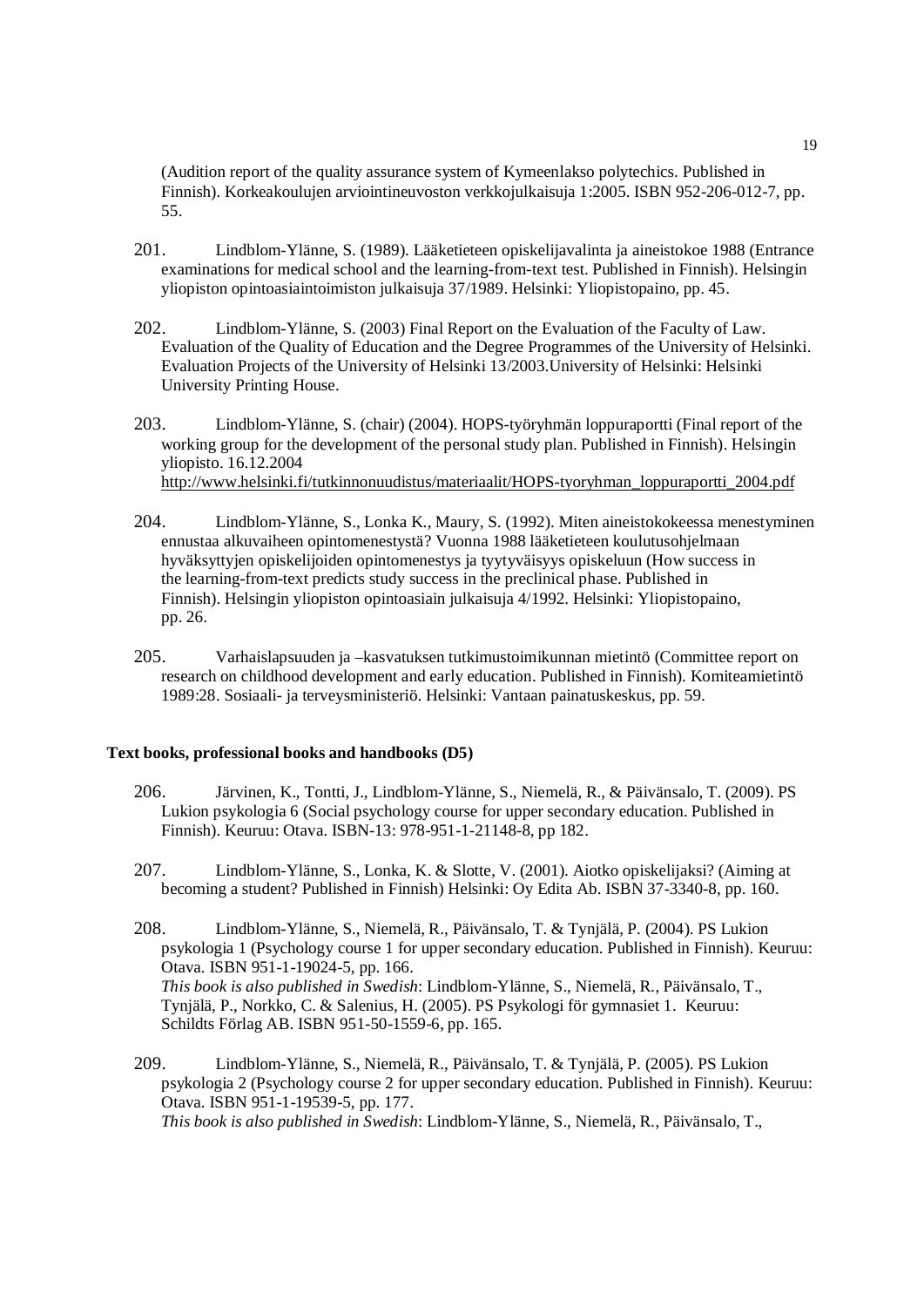Tynjälä, P., Norkko, C. & Salenius, H. (2007). PS Psykologi för gymnasiet 2. Keuruu: Schildts Förlag AB. ISBN 978-951-50-1639-3, pp. 179.

- 210. Lindblom-Ylänne, S., Niemelä, R., Päivänsalo, T. & Tynjälä, P. (2005). PS Lukion psykologia 1. Opettajan aineisto. (Psychology course 1 for upper secondary education. Material for teachers. Published in Finnish). Keuruu: Otava. ISBN 951-1-20375-4, pp. 140.
- 211. Lindblom-Ylänne, S., Niemelä, R., Päivänsalo, T. & Tynjälä, P. (2005). PS Lukion psykologia 2. Opettajan aineisto. (Psychology course 2 for upper secondary education. Material for teachers. Published in Finnish). Keuruu: Otava. ISBN 951-1-20376-2, pp. 152.
- 212. Karrasch, M., Lindblom-Ylänne, S., Niemelä, R., Päivänsalo, T. & Tynjälä, P. (2006). PS Lukion psykologia 3 (Psychology course 3 for upper secondary education. Published in Finnish). Keuruu: Otava. ISBN 951-1-19539-5, pp. 146. *This book is also published in Swedish*: Lindblom-Ylänne, S., Niemelä, R., Päivänsalo, T., Tynjälä, P., Norkko, C. & Salenius, H. (2007). PS Psykologi för gymnasiet 3. Keuruu: Schildts Förlag AB. ISBN 978-951-50-1684-3, pp. 146.
- 213. Karrasch, M., Lindblom-Ylänne, S., Niemelä, R., Päivänsalo, T. & Tynjälä, P. (2007). PS Lukion psykologia 4 (Psychology course 4 for upper secondary education. Published in Finnish). Keuruu: Otava. ISBN 951-1-21148-X, pp. 163. *This book is also published in Swedish*: Karrasch, M., Lindblom-Ylänne, S., Niemelä, R., Päivänsalo, T., Tynjälä, P., Norkko, C. & Salenius, H. (2007). PS Psykologi för gymnasiet 4. Keuruu: Schildts Förlag AB. ISBN 978-951-50-1675-1, pp. 163.
- 214. Karrasch, M., Lindblom-Ylänne, S., Niemelä, R., Päivänsalo, T. & Tynjälä, P. (2007). PS Lukion psykologia 5 (Psychology course 5 for upper secondary education. Published in Finnish). Keuruu: Otava. ISBN-13: 978-951-1-21395-6, pp. 199. *This book is also published in Swedish*: Karrasch, M., Lindblom-Ylänne, S., Niemelä, R., Päivänsalo, T., Tynjälä, P. & Norkko, C. (2008). PS Psykologi för gymnasiet 5. Keuruu: Schildts Förlag AB. ISBN 978-951-50-1768-0, pp. 199.
- 215. Karrasch, M., Lindblom-Ylänne, S., Niemelä, R., Päivänsalo, T. & Tynjälä, P. (2008). Abi psykologia (A preparation book for the Matriculation Examination Psychology Examination. Published in Finnish). Keuruu: Otava. ISBN: 978-951-1-23132-5, pp. 141.
- 216. Päivänsalo, T-M., Lindblom-Ylänne, S. & Niemelä, R. (2016). Oivallus: psykologiaa lukiolaisille 1 (Psychology for upper secondary education, course 1. Published in Finnish). Keuruu: Kustannusyhtiö Otava, pp. 187, 978-951-1-27287-8. *This book is also published in Swedish*: Päivänsalo, T-M., Lindblom-Ylänne, S. & Niemelä, R. (2016). Insikt: psykologi för gymnasiet 1. Helsingfors: Förlagsaktiebolaget Otava. ISBN 978-951- 1-31282-6, pp. 186.
- 217. Päivänsalo, T-M., Lindblom-Ylänne, S., Niemelä, R. & Anttila, R. (2016). Oivallus: psykologiaa lukiolaisille 2 (Psychology for upper secondary education, course 2. Published in Finnish). Keuruu: Kustannusyhtiö Otava. ISBN 978-951-1-30296-4, pp. 186. *This book is also published in Swedish*: Päivänsalo, T-M., Lindblom-Ylänne, S., Niemelä, R. & Anttila, R. (2016). Insikt: psykologi för gymnasiet 2. Helsingfors: Förlagsaktiebolaget Otava. ISBN 978-951-1-31283-3, pp. 186.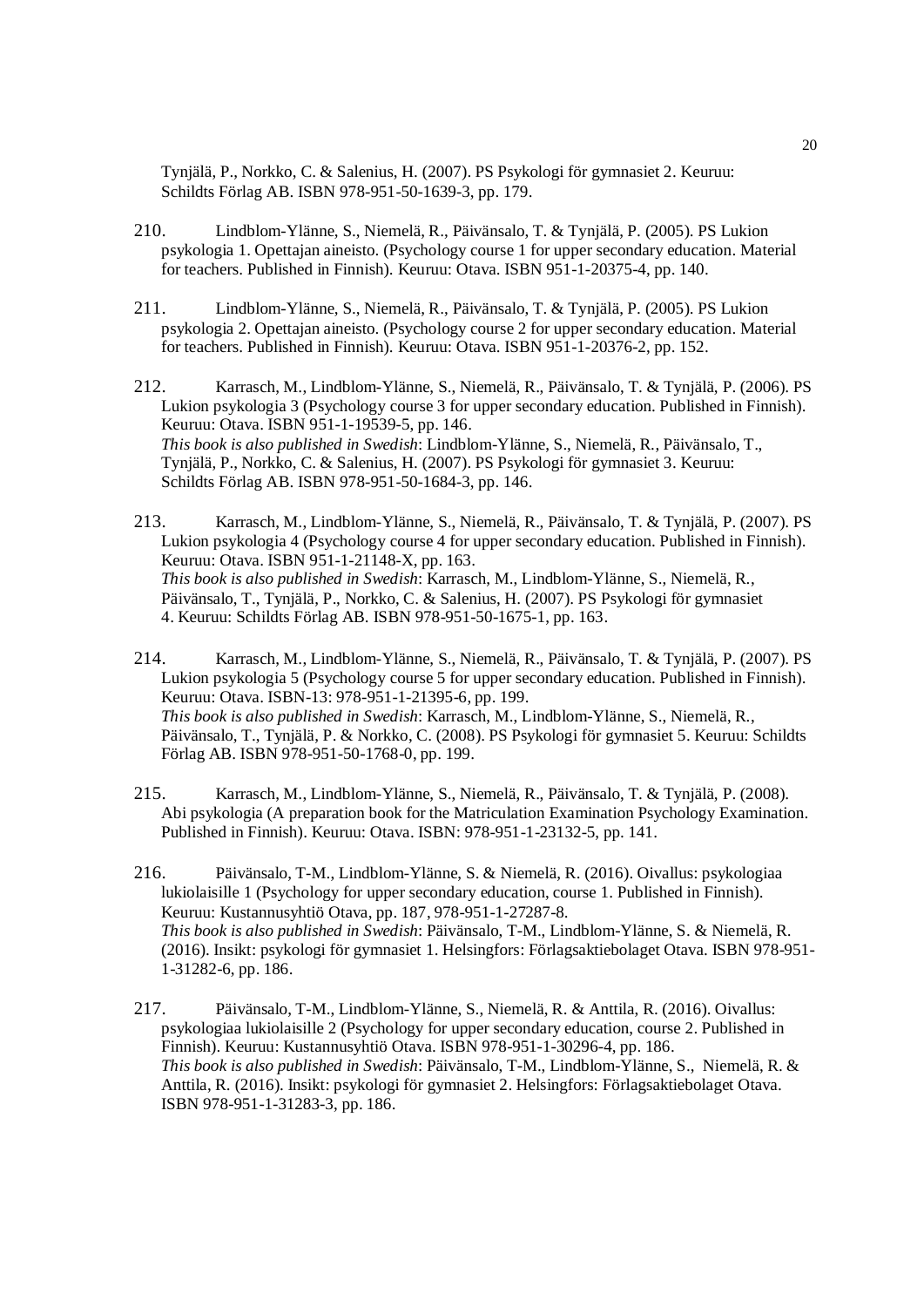218. Päivänsalo, T-M., Sandholm, K. Lindblom-Ylänne, S. &Niemelä, R. (2017). Oivallus: psykologiaa lukilaisille 3 (Psychology for upper secondary education, course 3. Published in Finnish). Keuruu: Kustannusyhtiö Otava. ISBN 978-951-1-30819-5, pp. 205.

# **PUBLICATIONS FOR A BROAD AUDIENCE (E)**

#### **Popular articles and newspaper articles (E1)**

- 219. Halla, K. & Lindblom-Ylänne, S. (1989). Varhaislapsuuden tutkimus laiminlyöty. Helsingin Sanomat yliöartikkeli 25.8.1989 (Research on early childhood neglected. Newspaper article published in Finnish.)
- 220. Halla, K. & Lindblom-Ylänne, S. (1989). Päivähoidon tutkimusta lisättävä. Lapsen maailma 10/89. (Research on day-care need to be increased. Published in Finnish).
- 221. Lindblom, S. (2017). Yliopistoihin on monta väylää tulevaisuudessakin. (Many paths are needed to enter university studies. Published in Finnish) HS Vieraskynä 2.10.2017.
- 222. Lindblom, S. (2017). Opiskelijaa ei saa päästää syrjään (Students need to be in the focus of the university. Published in Finnish). Pääkirjoitus. Yliopisto-lehti 20.10.2017.
- 223. Lindblom, S. (2018). Päin tulevaa työtä (The importance of the working-life relevance of academic astudies. Puhlished in Finnish. Pääkirjoitus. Yliopisto-lehti 2.3.2018.
- 224. Lindblom-Ylänne, S., Lonka, K. & Perheentupa, J. (1990). Lääkäreiksi halutaan eri tavoin lahjakkaita. Helsingin Sanomat yliöartikkeli 5.6.1990. (Different skill profiles are needed among medical doctors. Published in Finnish)
- 225. Lindblom-Ylänne, S., Lonka, K. & Perheentupa, J. (1991). Mahdotonta ennustaa tulevia toimenkuvia (Predicting future working life in medicine is difficult. Published in Finnish). Helsingin Sanomat mielipidesivu 8.9.1991.
- 226. Lindblom-Ylänne, S. (2000). Opetuksen kehittämisen haasteet oikeustieteellisessä tiedekunnassa (Challenges in developing legal education. Published in Finnish). Inter Vivos 5/2000, 4-5.
- 227. Lindblom-Ylänne, S. (2006). Älykkyyden kulttuurisidonnaisuus ja perinnöllisyys (Intelligence – a product of culture or genes? Published in Finnish). Psykologianopettaja (PSOP ry:n jäsenlehti) 3/2006.
- 228. Lindblom-Ylänne, S. (2008). Psykologian reaalikokeen suosio kasvaa Mitä siitä seuraa? (The Matriculation Examination Psychology Test is increasingly popular – what are the consequences? Published in Finnish). Psykologianopettaja (PSOP ry:n jäsenlehti) 2/2008, 6.
- 229. Lindblom-Ylänne, S. & Leena Salo-Gunst, L. (2006). Psykologian ainereaali mikä säilyy ja mikä muuttuu? (The matriculation examination test of psychology – what remains and what changes? Published in Finnish). Psykologianopettaja (PSOP ry:n jäsenlehti) 1/2006, 24-25.
- 230. Lonka, K., Lahtinen, V. & Lindblom-Ylänne, S. (1997). Mieti ja muokkaa, opit paremmin (Think, elaborate and learn better. Published in Finnish). Tiede 2000 6/97, 56-59.